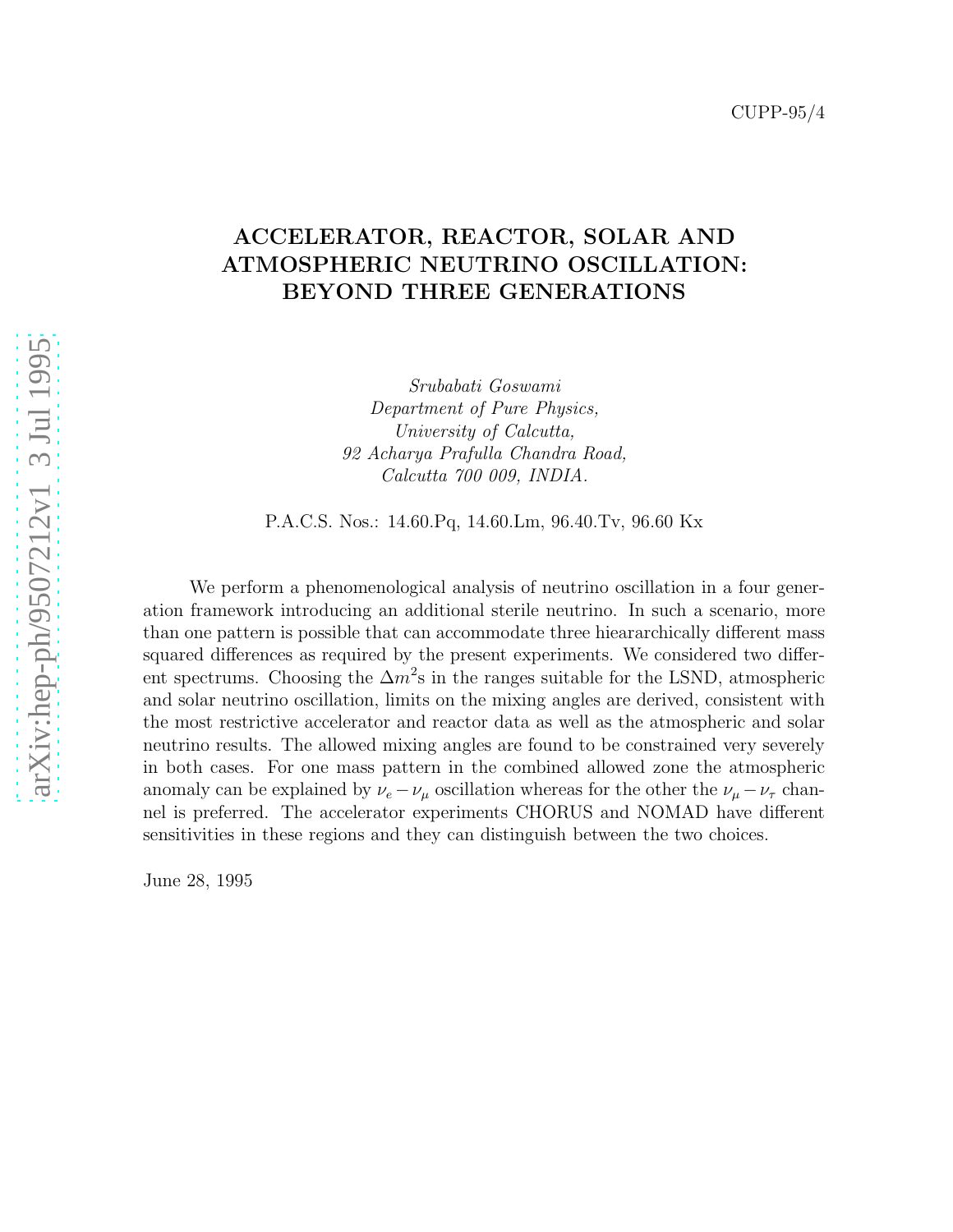# <span id="page-1-0"></span>1 INTRODUCTION

The question whether neutrinos have a non-zero mass or not has remained one of the most tantalising issues in present day physics. In the standard model of electroweak theory the neutrinos are considered to be massless. But there is no compelling theoretical reason behind this assumption. Most extensions of the standard model allow small but non-zero neutrino mass. A way for probing small neutrino masses and the mixing between different neutrino flavours is provided by neutrino oscillations. Considering only two generations for simplicity, the probability that an initial  $\nu_{\alpha}$  of energy E gets converted to a  $\nu_{\beta}$  after travelling a distance L in vacuum is

$$
P_{\nu_{\alpha}\nu_{\beta}} = \sin^2 2\theta \sin^2 (1.27 \Delta m^2 L/E) \tag{1}
$$

where  $\theta$  is the mixing angle in vacuum.  $\Delta m^2$  denotes the mass difference squared in  $eV^2$ .  $L/E$  is in meter/MeV. The oscillatory character is embedded in the second factor in (1). The detection of this phenomenon in an experiment requires  $E/L \simeq \Delta m^2$ .

Recently the Liquid Scintillator Neutrino Detector (LSND) collaboration has declared its results for a positive evidence of  $\overline{\nu}_{\mu} - \overline{\nu}_{e}$  oscillation [\[1\]](#page-20-0). Prior to this, indications of neutrino oscillations came from the well known solar neutrino problem and the atmospheric neutrino anomaly.

If indeed neutrino flavour oscillation takes place, the most sensitive value of  $\Delta m^2$ for detecting such a phenomenon in LSND is  $\sim 6$ eV<sup>2</sup>, which is in the right ballpark for the cold plus hot dark matter scenario for structure formation in the early universe [\[2](#page-20-0)]. It remains to be seen whether the LSND results stand the test of time but already this has added a new impetus to the issue of neutrino mass and mixing and a number of investigations have been carried out recently, discussing the possible impact of this on particle physics, astrophysics and cosmology [\[3](#page-20-0), [4](#page-20-0)].

The observed suppression of the solar neutrino fluxes as compared to the theoretical predictions constitutes the long standing solar neutrino problem. A purely astrophysical solution to this, attributing the deficit to an inaccurate prediction of the fluxes by the standard solar models [\[5](#page-20-0)] is disfavoured by the present data [\[6\]](#page-20-0). If neutrinos are massive, a plausible explanation to the solar neutrino problem is neutrino oscillation in vacuum [\[7](#page-20-0)] or the Mikheyev-Smirnov-Wolfenstein (MSW) [\[8](#page-20-0)] effect of matter enhanced oscillations. The basic idea is flavour conversion of  $\nu_e$  to another species – active or sterile – to which the detector is not sensitive. The two generation oscillation explanation for the solar neutrino problem requires  $\Delta m^2 \sim 6 \times 10^{-6} eV^2$  and  $\sin^2 2\theta \sim 7 \times 10^{-3}$  (non-adiabatic solution) and  $\Delta m^2 \sim 9 \times 10^{-6} eV^2$  and  $\sin^2 2\theta \sim 0.6$ (large mixing angle solution) [\[9\]](#page-20-0) for the MSW matter oscillation to an active neutrino. If instead one considers oscillation to sterile neutrinos as a possible solution, the large angle region is excluded at 99% C.L. [\[9](#page-20-0)]. This region is also not consistent with the bound on the number of neutrino species in big-bang nucleosynthesis[[10\]](#page-20-0). Oscillation in vacuum to an active neutrino requires  $\Delta m^2 \sim (0.45 - 1.2) \times 10^{-10} eV^2$  and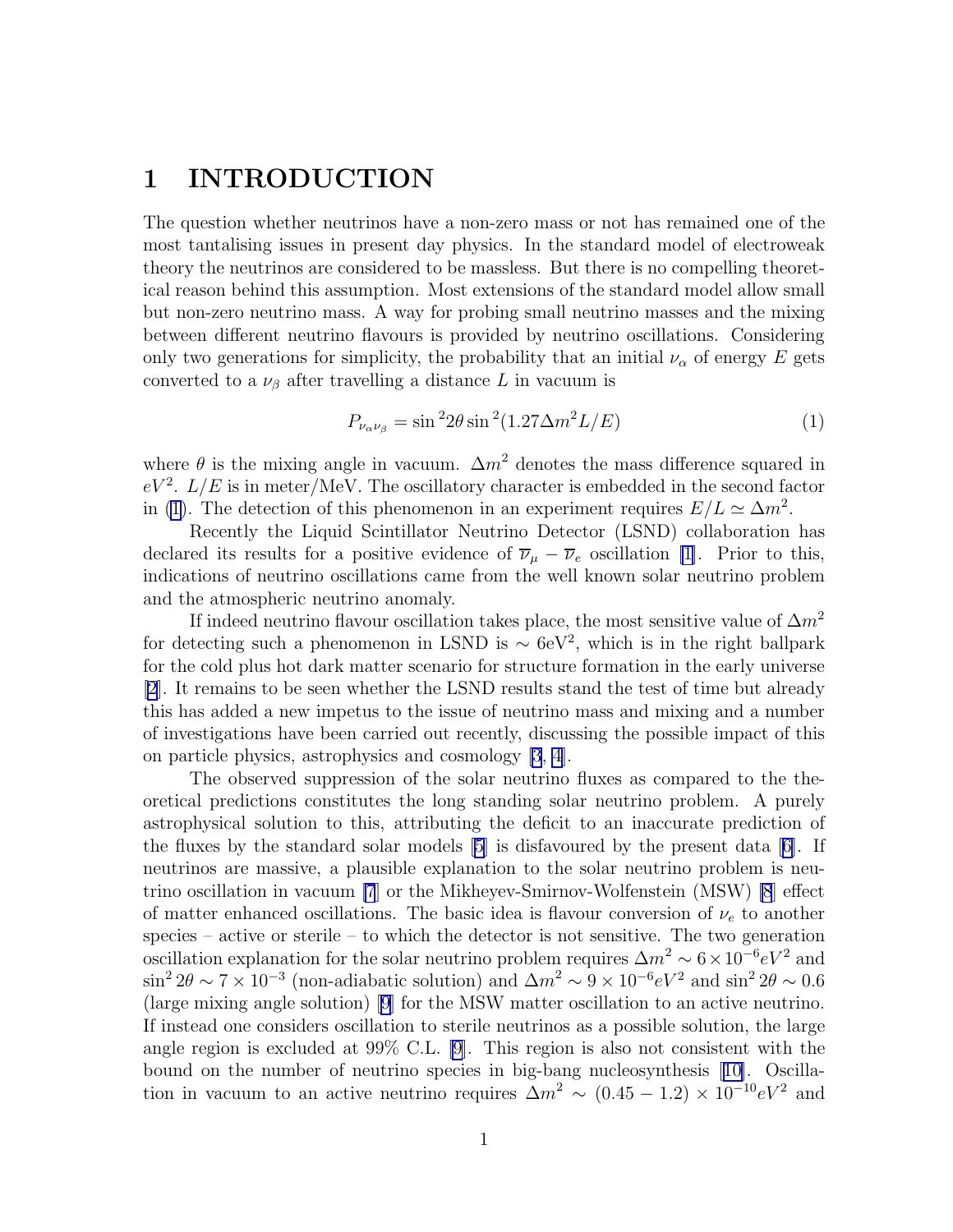<span id="page-2-0"></span> $\sin^2 2\theta \sim (0.6 - 1.0)$  $\sin^2 2\theta \sim (0.6 - 1.0)$  $\sin^2 2\theta \sim (0.6 - 1.0)$  [[11](#page-20-0)]. The sterile neutrino alternative for this case is ruled out by the present data at 98% C.L [\[12](#page-20-0)].

The primary components of the cosmic-ray flux interact with the earths atmosphere producing pions and kaons which can decay as:

$$
\pi^+(K^{\pm}) \to \mu^{\pm} + \nu_{\mu}(\overline{\nu}_{\mu})
$$
  

$$
\mu^{\pm} \to e^{\pm} + \nu_e(\overline{\nu}_e) + \overline{\nu}_{\mu}(\nu_{\mu})
$$

These neutrinos can be detected by imaging water C<sup> $\check{C}$ </sup>erenkov detectors, – Kamiokande [\[13, 14](#page-20-0)] and IMB  $[15]$  – or using iron calorimeters as is done in Fréjus [\[16\]](#page-20-0), Nusex [\[17\]](#page-20-0) and Soudan2 [\[18\]](#page-21-0). To reduce the uncertainty in the absolute flux values the usual practice is to present the ratio of ratios  $R$  [\[19\]](#page-21-0):

$$
R = \frac{(\nu_{\mu} + \overline{\nu}_{\mu})/(\nu_e + \overline{\nu}_e)_{\text{obsvd}}}{(\nu_{\mu} + \overline{\nu}_{\mu})/(\nu_e + \overline{\nu}_e)_{\text{MC}}}
$$
(2)

where MC denotes the Monte-Carlo simulated ratio. Kamiokande and IMB find R to be less than the expected value of unity. This deviation is known as the atmospheric neutrino anomaly. The preliminary results from Soudan2 agrees with this but Fréjus and Nusex do not support this conclusion. The atmospheric anomaly, if it exists, can be explained by either  $\nu_{\mu} - \nu_{e}$  or  $\nu_{\mu} - \nu_{\tau}$  oscillations in a two generation picture. The analysis of the new multi-GeV data as well as the previous sub-GeV data of the Kamiokande collaboration predicts the following best-fit parameters  $(\Delta m^2, \sin^2 2\theta)$  $(1.8 \times 10^{-2} eV^2, 1.0)$  for  $\nu_{\mu} - \nu_{e}$  oscillation and  $(1.6 \times 10^{-2} eV^2, 1.0)$  for  $\nu_{\mu} - \nu_{\tau}$  oscillation [\[14\]](#page-20-0). Since the required mixing angle is large, oscillation to sterile neutrinos is again inconsistent with the nucleosynthesis constraints[[10](#page-20-0)].

The three neutrino oscillation phenomena mentioned above – namely the solar neutrino problem, the atmospheric neutrino anomaly and the  $\overline{\nu}_{\mu} - \overline{\nu}_{e}$  oscillations observed by LSND group – require three hieararchically different mass ranges and a simultaneous explanation of all of them would need at least four generation of neutrinos[[3\]](#page-20-0). LEP data reveals that there are three light active neutrino species. This is supported by the requirements of nucleosynthesis in the early universe. So the fourth neutrino has to be sterile. Introducing this new neutrino one can attempt separate two generation treatments for each but a more comprehensive approach would be to determine the parameter ranges consistent with all the experiments by a combined four generation analysis which can reveal the full implications of each experimental data on the other. In this paper we perform such an oscillation analysis in a four family picture.

In a four generation scenario there are six  $\Delta m^2$ s, three of which are independent and six mixing angles neglecting the CP violating phases. We assume a minimal four flavour mixing scheme, in which the sterile neutrino mixes only with the electron neutrino, thus reducing the number of mixing angles to four. We do not make any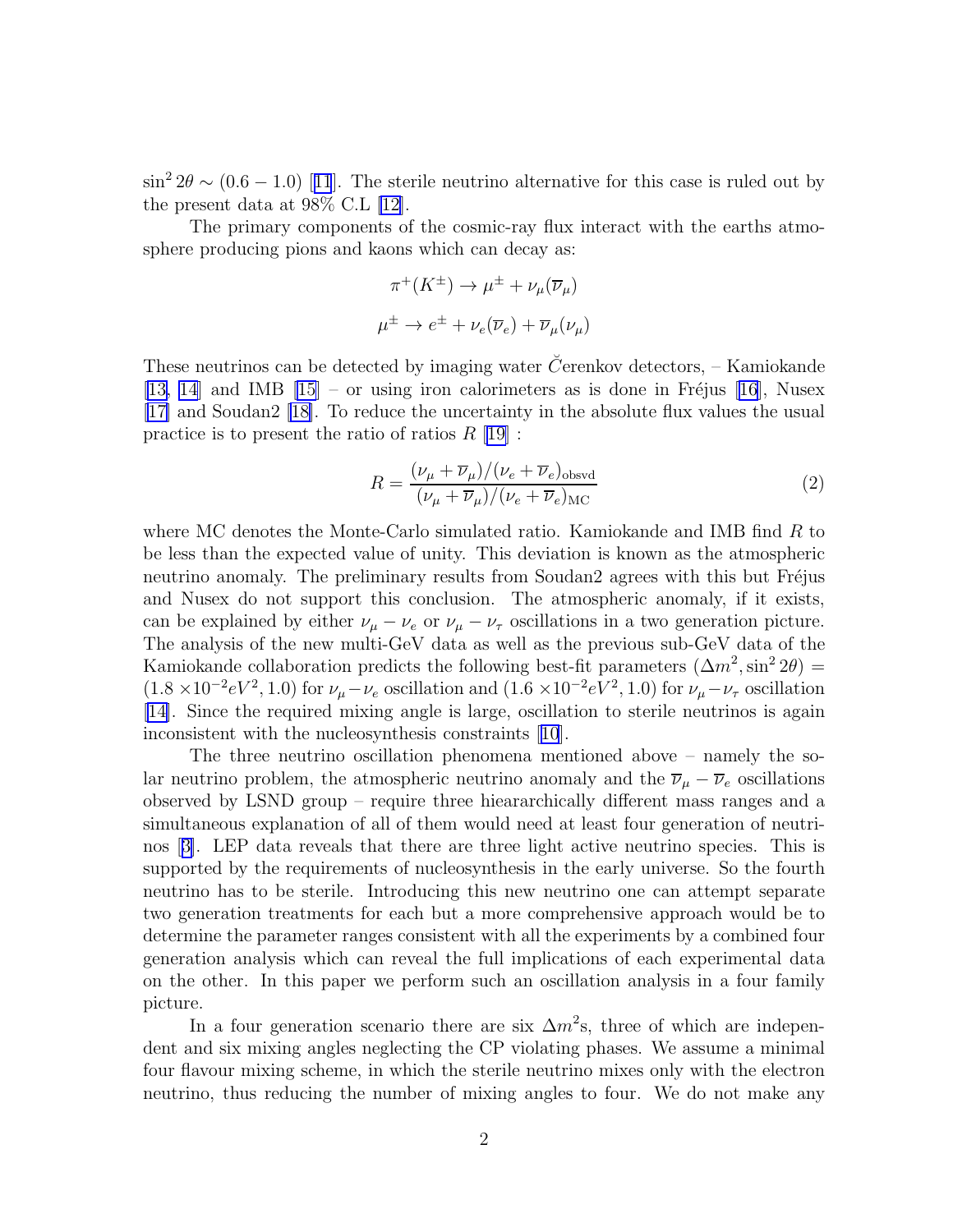assumptions regarding these mixing angles allowing them to cover the whole range from 0 to  $\pi/2$ . Guided by the present data on neutrino oscillation we consider two different sets of hieararchical mass squared differences:

(i)  $\Delta_{13} \simeq \Delta_{23} \simeq \Delta_{34} = \Delta_{LSND}$  in the LSND range,  $\Delta_{12} \simeq \Delta_{24} = \Delta_{ATM}$  as preferred by the atmospheric neutrino data and  $\Delta_{14} = \Delta_{SOLAR}$  either in the MSW or in the vacuum oscillation range.  $(ii)\Delta_{12} \simeq \Delta_{13} \simeq \Delta_{24} \simeq \Delta_{34} = \Delta_{LSND}$  $\Delta_{23} = \Delta_{ATM}$  $\Delta_{14} = \Delta_{SOLAR}$  $\Delta_{ij} = |m_j^2 - m_i^2|$ . The hieararchy in the absolute values of neutrino masses as implied by the above spectrums can be classified in general as Case (i) :  $(a)m_1^2 \simeq m_4^2 \ll m_2^2 \approx m_3^2$  or  $(b)m_1^2 \simeq m_4^2 >> m_2^2 \approx m_3^2$ <br>Case (ii):  $(a)m_1^2 \simeq m_4^2 \approx m_2^2 \ll m_3^2$  or  $(b)m_1^2 \simeq m_4^2 \approx m_2^2 >> m_3^2$ These are shown schematically in fig. 1. The  $\simeq$  and  $\approx$  signs imply, differences by  $\Delta_{SOLAR}$  and  $\Delta_{ATM}$  are neglected respectively, while the >> or << sign means difference by  $\Delta_{LSND}$ . Neutrino oscillation analysis remains the same for types (a) and (b) in both cases and one has to invoke some other experimental constraints like that

obtained from neutrinoless double beta decay for a distinction between these[[20](#page-21-0)]. Models for neutrino masses and mixings assuming the existence of sterile states besides the three active flavours have been discussed before [\[21\]](#page-21-0). After the declaration of the LSND results models involving extra singlet neutrinos have been constructed by many authors[[22\]](#page-21-0). Our investigation is not motivated by any particular model. Rather, we do a phenomenological analysis fixing the  $\Delta m^2$ s in the ranges suitable for explaining the solar neutrino, atmospheric neutrino and the LSND results and determine the allowed values of the mixing angles, which can reconcile all the experimental data. The perspectives of the accelerator experiments CHORUS and NOMAD, searching for  $\nu_{\mu} - \nu_{\tau}$  oscillations, are discussed in the light of our findings.

The plan of the paper is as follows. In section 2 we summarize the experimental results relevant for our purpose. In the following section the general multi-generation formalism for studying neutrino oscillations is developed. In Section 4 we calculate the survival and transition probabilities for the various experiments for the mass patterns (i) and (ii). The results of our analysis and some discussions are presented in section 5. We end in section 6 with a short summary and conclusions.

## 2 Experimental Results

#### 2.1 Laboratory experiments

The laboratory experiments can serve as an important tool for neutrino oscillation search. These are either accelerator or reactor based and in general are of two types: (i) Disappearance experiments: in which one looks for a reduction in the initial neutrino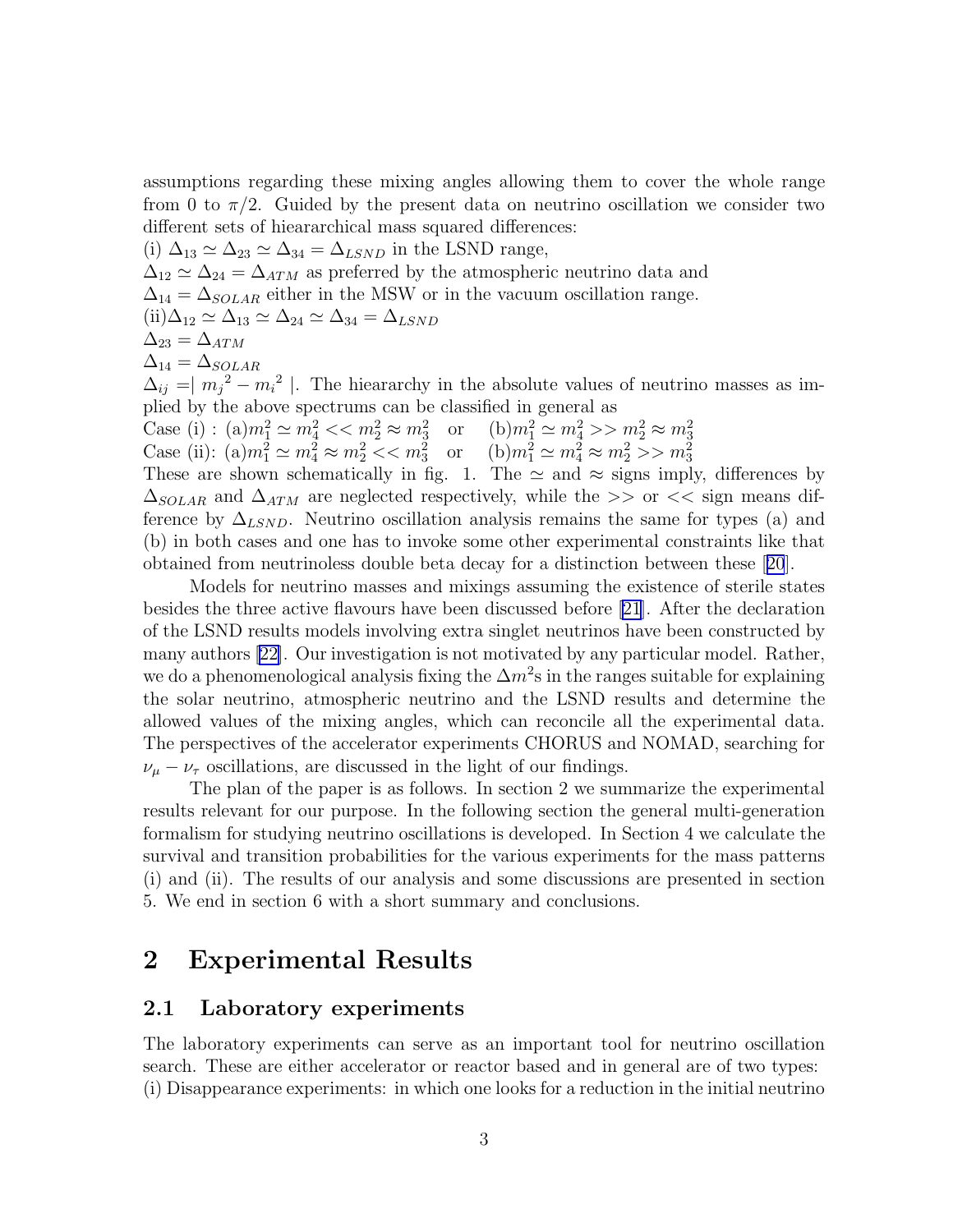flux due to oscillation to some other flavour to which the detector is not sensitive.

(ii) Appearance experiments: in which one searches for a new neutrino flavour, absent in the initial beam, which can arise from oscillation.

Prior to the LSND results all the laboratory experiments were consistent with no neutrinooscillations [[23\]](#page-21-0) and provided exclusion regions in the  $\Delta m^2 - \sin^2 2\theta$  plane. In the region of large  $\Delta m^2$ , the sin<sup>2</sup>(1.27 $\Delta m^2 L/E$ ) term  $\rightarrow$  0.5 and  $P_{\nu_{\alpha}\nu_{\beta}} = 0.5 \sin^2 2\theta$ . Thus the limits on  $\sin^2 2\theta$  from the exclusion plots can be used to provide bounds on  $P_{\nu_{\alpha}\nu_{\beta}}$ . Below we summarize the laboratory experiments which give most stringent bounds on  $P_{\nu_{\alpha} \nu_{\beta}}$ .

The reactor experiments are suitable for a search of  $P_{\overline{\nu}_e \overline{\nu}_e}$  using disappearance technique. The most stringent constraint is provided by Bugey which measures the spectrum of  $\overline{\nu}_e$ , coming from the Pressurized Water Reactors running at the Bugey nuclear power plant, at 15, 40, and 95 metre using neutron detection techniques. The 90%C.L. exclusion contour implies  $1 - P_{\overline{\nu}e\overline{\nu}e} \stackrel{\text{<}{\sim}}{0.05}$  [[24](#page-21-0)].

Accelerators produce mainly  $\nu_{\mu}$  beams – the  $\nu_e$  component being small and poorly determined. The most restrictive accelerator based disappearance experiment measuring  $P_{\overline{\nu}_{\mu}\overline{\nu}_{\mu}}$  is CDHSW. The 90% C.L. bound one obtains from the exclusion plot presentedby the CDHSW collaboration is  $P_{\nu_{\mu}\nu_{\mu}} \stackrel{>}{\sim} 0.95$  [[25](#page-21-0)].

Accelerator based appearance experiments searching for  $\overline{\nu}_{\mu} \to \overline{\nu}_{e}$  oscillations are LSND, KARMEN and E776 at BNL. The last two experiments are consistent with no neutrino oscillation. KARMEN has so far quoted an upper limit on the oscillation probabilityas  $P_{\overline{\nu}_\mu \overline{\nu}_e} \leq 3.1 \times 10^{-3}$  (90% C.L.) [[26](#page-21-0)] whereas from the two flavour exclusion areas presented by BNL one gets  $P_{\overline{\nu}_{\mu}\overline{\nu}_{e}} \leq 1.5 \times 10^{-3}$  (90% C.L.) [\[27\]](#page-21-0) which is the more restrictive of the two. LSND has claimed a positive evidence for neutrino oscillations and reports an excess of  $16.4^{+9.7}_{-8.9}\pm 3.3$  events over the estimated background which, if interpreted in terms of neutrino oscillations, corresponds to a probability  $P_{\overline{\nu}_\mu \overline{\nu}_e}$  of  $(0.34^{+0.20}_{-0.18} \pm 0.07)\%$  [\[1](#page-20-0)].

E531 at Fermilab looks for  $\nu_{\mu} - \nu_{\tau}$  oscillation, by  $\nu_{\tau}$  appearance. Their results can be translated into an upper limit on the oscillation probability:  $P_{\nu_\mu\nu_\tau} \stackrel{\leq}{\sim} 2 \times 10^{-3}$ [\[28\]](#page-21-0).

CHORUS [\[29\]](#page-21-0) and NOMAD [\[30](#page-21-0)] at CERN search for  $\nu_\mu - \nu_\tau$  oscillation. With the CERN SPS designed to deliver  $2.4 \times 10^{19}$  protons, CHORUS and NOMAD are sensitive to a minimum oscillation probability of 10<sup>-4</sup>.

These experiments are sensitive to different  $\Delta m^2$ , because the  $L/E$  factor is different for each. In Table 1 we summarize the characteristics of the experiments which are most constraining and of CHORUS and NOMAD whose results are awaited.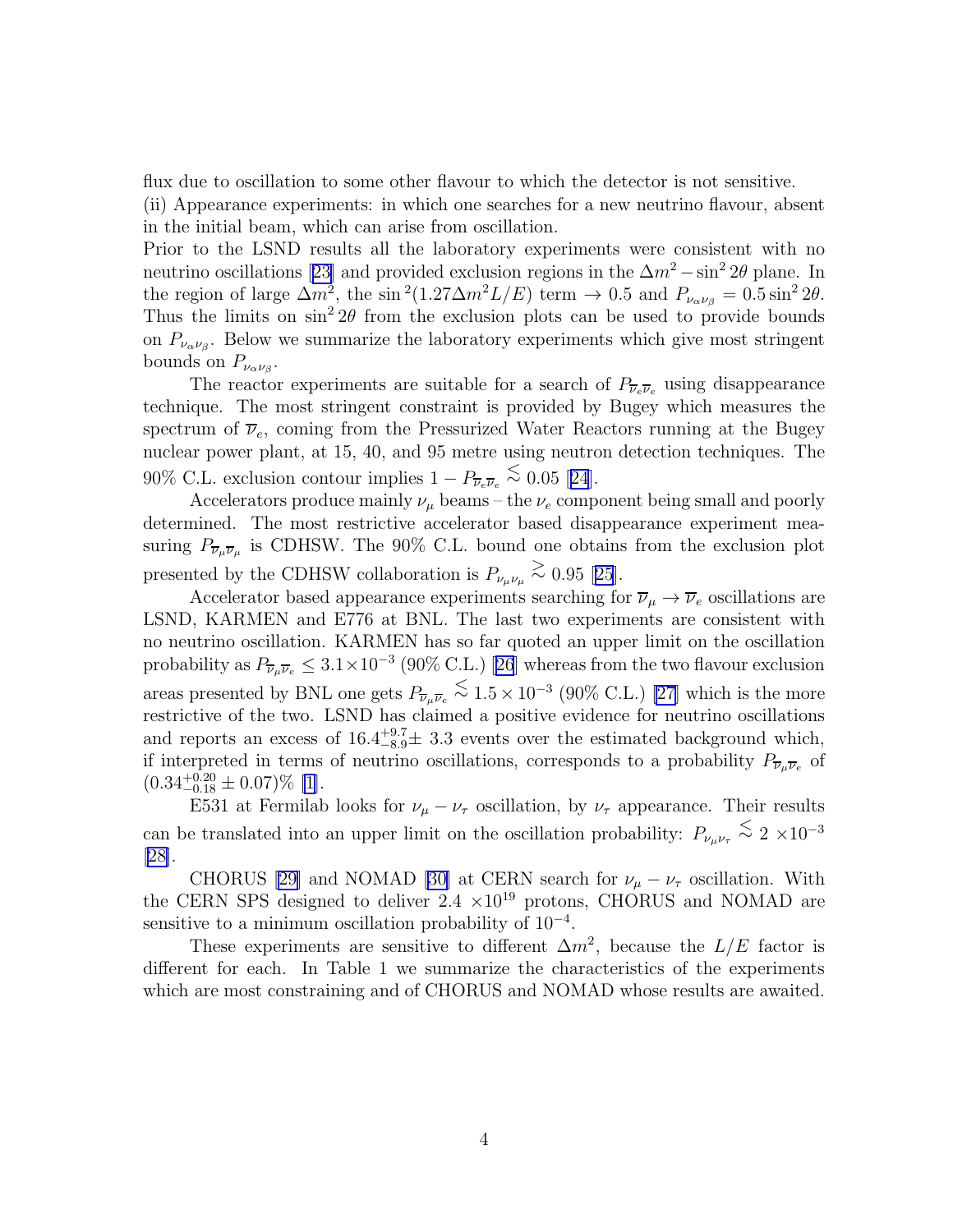### 2.2 Atmospheric neutrinos

Among the experiments measuring the atmospheric neutrino flux, data of most statistical significance have been collected by the Kamiokande and the IMB collaborations. For neutrinos of energy less than  $\sim 1$  GeV, IMB finds  $R = 0.54 \pm 0.05 \pm 0.12$  [\[15](#page-20-0)] in agreementwith the Kamiokande data  $R = 0.60_{-0.05}^{+0.06} \pm 0.05$  in this energy range [[13, 14\]](#page-20-0). Recently the Kamiokande group has published the results of the measurement of the flux ratio in the multi-GeV energy range [\[14\]](#page-20-0). They found  $R = 0.57^{+0.08}_{-0.07} \pm 0.07$  in good agreement with the sub-GeV value. Another aspect of this measurement that can independently point towards neutrino oscillation is the dependence of R on the zenith-angle. The multi-GeV Kamiokande data reveals a dependence on the zenithangle unlike the sub-GeV data, though the statistical significance of this result has been questioned [\[31](#page-21-0)]. For the purpose of this paper we use the sub-GeV Kamiokande results.

### 2.3 Solar neutrinos

At present there are four ongoing experiments that are measuring the flux of solar neutrinos; the Homestake  ${}^{37}Cl$  neutrino capture experiment, the Kamiokande  $\nu$ -e scattering experiment and the  ${}^{71}Ga$  neutrino capture experiments of the SAGE as well as the GALLEX collaborations. The measured rate for for the chlorine experiment [\[32](#page-21-0)] is $2.55 \pm 0.17$  (stat)  $\pm 0.18$  (syst) SNU as compared to the standard model [[33\]](#page-21-0) prediction :  $9.3_{-1.4}^{+1.3}$  SNU including metal and helium diffusion and  $7.0_{-1.0}^{+0.9}$  SNU without any diffusion. The observed rates in the Ga experiments GALLEX [\[34](#page-21-0)] and SAGE [\[35\]](#page-22-0) are respectively  $79 \pm 10$  (stat)  $\pm 6$  (syst) SNU and  $69 \pm 11$  (stat)  $\frac{+5}{-7}$  (syst) SNU while the theoretical prediction is  $137 \frac{+6}{7}$  SNU including diffusion and  $126\frac{+6}{6}$  SNU for no diffusion. The measured flux in Kamiokande [\[36](#page-22-0)] is  $[3.0 \pm 0.41 \text{ (stat)} \pm 0.35 \text{ (syst)}]$  $\times 10^{-6}$  cm<sup>-2</sup>s<sup>-1</sup>. This is 0.45 of the theoretical predictions including diffusion and 0.61 of the standard model rate without diffusion [\[33\]](#page-21-0). Thus all the experiments indicate deviations from the standard model predictions. The degree of depletion differ from experiment to experiment. Since each type of experiment is sensitive to different parts of the solar neutrino energy spectrum, it is plausible that the suppression mechanism is energy dependent. It has remained an unsettled issue for a long time and new experiments[[37](#page-22-0)] are being set up to examine it from various angles.

# 3 Neutrino Oscillation

### 3.1 Vacuum Oscillation

If the neutrinos are massive then quark mixing suggests a leptonic mixing matrix analogous to the CKM matrix. Then, the flavour eigenstates, i.e. the states produced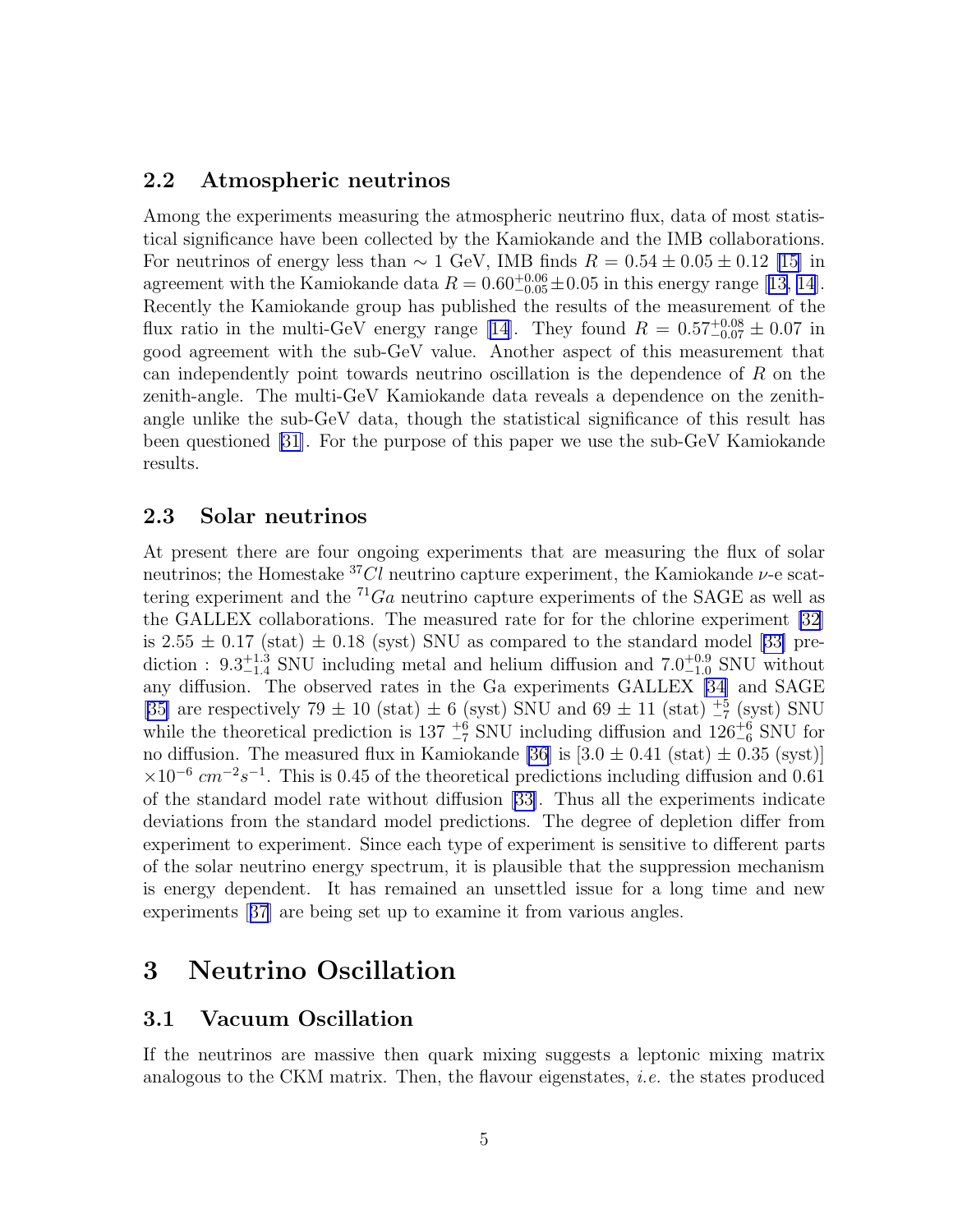in weak interaction decays are not the same as the mass eigenstates (which are the neutrino states that propagate) but linear combinations of them.

$$
\nu_{\alpha} = \sum_{i=1}^{N} U_{\alpha i} \nu_i \tag{3}
$$

U is the unitary mixing matrix. This leads to the possibility of neutrino oscillations. For N neutrino generations the expression [\(1](#page-1-0)) generalises to

$$
P_{\nu_{\alpha}\nu_{\beta}} = \delta_{\alpha\beta} - 4 \Sigma_{j>i} U_{\alpha i} U_{\beta i} U_{\alpha j} U_{\beta j} \sin^2(\frac{\pi L}{\lambda_{ij}})
$$
(4)

i, j varies from 1 to N for N generations.  $\lambda_{ij} = 2.47 m (E_{\nu}/MeV) (eV^2/\Delta_{ij})$ . The actual form of the various survival and transition probabilities will depend on the spectrum of  $\Delta m^2$  chosen and the explicit form of U.

If  $\Delta m^2$  is such that a particular  $\lambda >> L$ , then the corresponding oscillatory term  $\sin^2 \pi L/\lambda \to 0$ , whereas  $\lambda \ll L$  would imply a large number of oscillations and consequently the  $\sin^2 \pi L / \lambda$  term averages out to 1/2.

Since CP violating phases are discarded,  $U$  is real and in the minimal mixing scheme, is a function of four angles. One can express it in general as the product of four  $4 \times 4$  rotation matrices,  $R_{ij}$ . The order in which the multiplication is to be performed is arbitrary leading to several different forms of U. In the quark sector considerable effort has been devoted to specify what would be a 'good choice' for  $N=3$ as well as  $N > 3$  [\[38](#page-22-0)]. All choices being mathematically equivalent, a good choice is mostly a matter of convenience, depending on how directly one can connect the experimentally determined quantitities with the mixing angles. In the neutrino sector the experiments measure the energy and detector cross-section averaged survival or transition probabilities. Consequently a judicious choice of  $U$  in this case would be that in which one can minimise the number of mixing angles appearing in the various survival and transition probabilities. With this as the guideline for determining the mixing matrix  $U$ , we observe that the order in which the product of the rotation matrices are to be taken depends on the  $\Delta_{ij}$ s chosen. As a general principle we fix the following rule: the rotations are to be performed in the order of increasing mass hieararchies. This is true even for a three generation analysis. As a consequence of CPT and CP invariance there is no distinction between  $P_{\nu_\alpha\nu_\beta}, P_{\overline{\nu}_\alpha\overline{\nu}_\beta}, P_{\nu_\beta\nu_\alpha}, P_{\overline{\nu}_\beta\overline{\nu}_\alpha}$  in our analysis.

### 3.2 Matter Oscillation

The discussion on matter oscillations is geared towards the solar neutrino problem since we neglect the matter effects for the atmospheric neutrinos. For the mass scales involved in our analysis this is a good approximation[[39](#page-22-0)].

We have kept  $\Delta_{14}$  in the range suitable for solving the solar neutrino problem for both the mass patterns, implying  $\nu_e - \nu_s$  oscillation as the dominant mode for depletion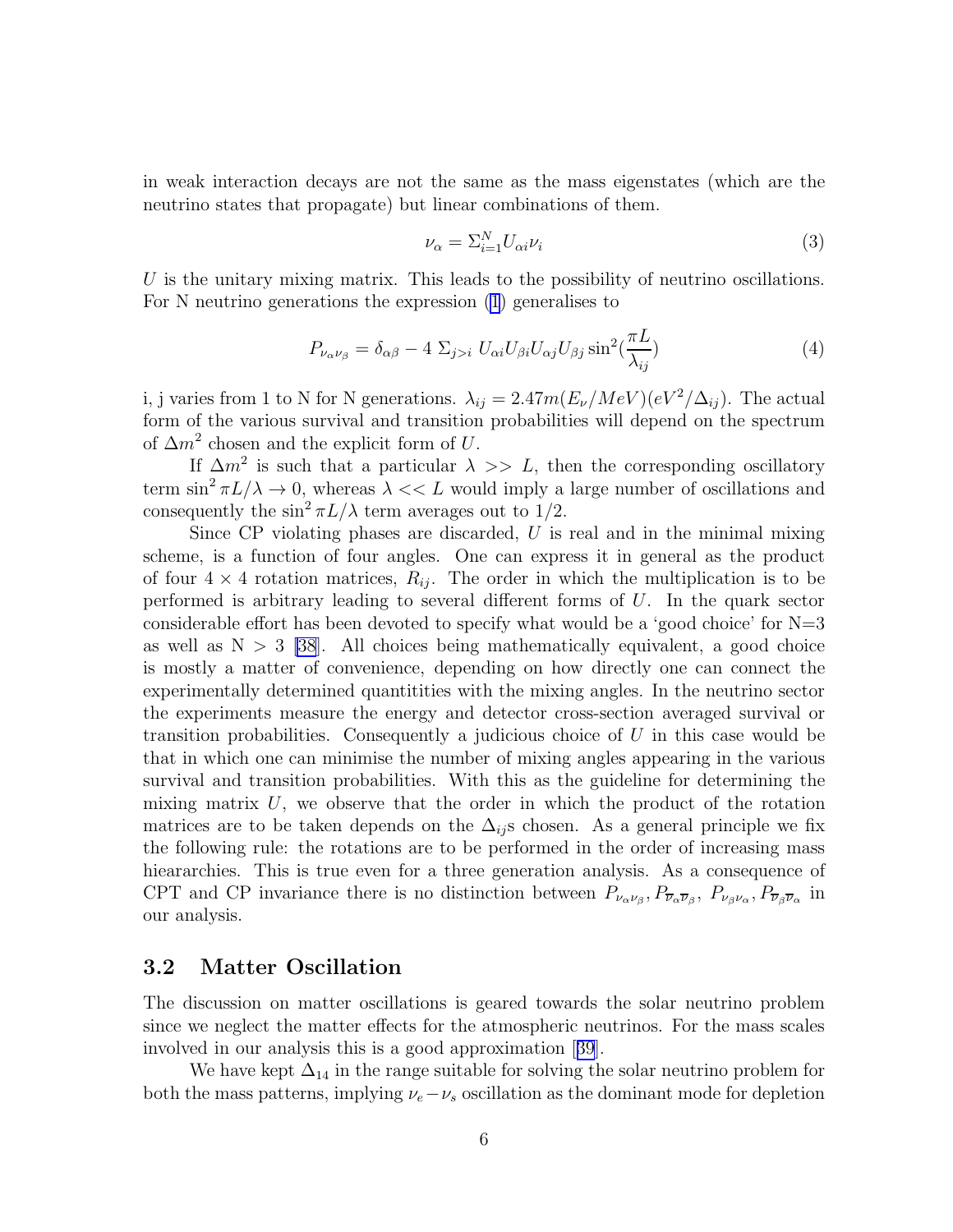of solar neutrinos. In a combined analysis, mixing of  $\nu_e$  with  $\nu_\mu$  and  $\nu_\tau$  is also expected to affect the probabilities.

Solving the neutrino propagation equations in matter for more than two generations and arbitrary values of neutrino masses is in general a non-trivial exercise. MSW analysis for three neutrino generations and the conditions under which it simplifies have been studied by many authors [\[40](#page-22-0)]. A particularly simplifying assumption is one in which the problem reduces to an effective two generation case[[41,](#page-22-0) [42\]](#page-22-0). Oscillation to sterile neutrinos as a solution to the solar neutrino problem has been pursued by many authors in a two generation framework – for both vacuum  $[43]$ , and matter oscillations [\[44\]](#page-22-0). In the presence of more than two generations the propagation equations in matter differ from the two generation  $\nu_e - \nu_s$  case, due to the charged current interactions of only  $\nu_e$  with matter as well as the different neutral current interactions of the three active flavours and  $\nu_s$ . In our analysis we follow the notations of [\[41](#page-22-0)] but extend it for four generations including the changes in the effective potentials arising from the presence of sterile neutrinos.

The neutrino propagation equation in matter for four neutrino generations is,

$$
i\frac{d}{dx}\begin{pmatrix} \nu_e \\ \nu_\mu \\ \nu_\tau \\ \nu_x \end{pmatrix} = \frac{1}{2E}M_F^2 \begin{pmatrix} \nu_e \\ \nu_\mu \\ \nu_\tau \\ \nu_x \end{pmatrix}
$$
 (5)

where, the mass matrix  $M_F^2$  in flavour basis is

$$
M_F{}^2 = U M_D{}^2 U^\dagger + M_A{}^2 \tag{6}
$$

$$
M_D{}^2 = \begin{pmatrix} 0 & 0 & 0 & 0 \\ 0 & \Delta_{21} & 0 & 0 \\ 0 & 0 & \Delta_{31} & 0 \\ 0 & 0 & 0 & \Delta_{14} \end{pmatrix} + m_1{}^2 \mathbf{I} \tag{7}
$$

$$
M_A^2 = \begin{pmatrix} A_1 & 0 & 0 & 0 \\ 0 & 0 & 0 & 0 \\ 0 & 0 & 0 & 0 \\ 0 & 0 & 0 & A_2 \end{pmatrix} - A_2 \mathbf{I}
$$
 (8)

 $A_1 = 2\sqrt{2}G_F n_e E$  and arises from the charged current interaction of  $\nu_e$  with electrons while  $A_2 = \sqrt{2}G_F n_n E$  is due to the neutral current interaction of  $\nu_e$ ,  $\nu_\mu$  as well as  $\nu_\tau$ with the neutrons.  $G_F$  is the Fermi coupling constant.  $n_e$  and  $n_n$  are the ambient electron and neutron density respectively. E is the neutrino energy. For  $\Delta_{12}$ ,  $\Delta_{13} >> A_1$ ,  $M_F^2$  can be separated into a 2×2 neutrino submatrix exactly of the two generation form and two decoupled neutrinos. Under these conditions MSW resonance occurs between the first and the fourth generation while the second and the third generation remain unaffected by matter. This conclusion has been checked in[[41](#page-22-0)] for one mass squared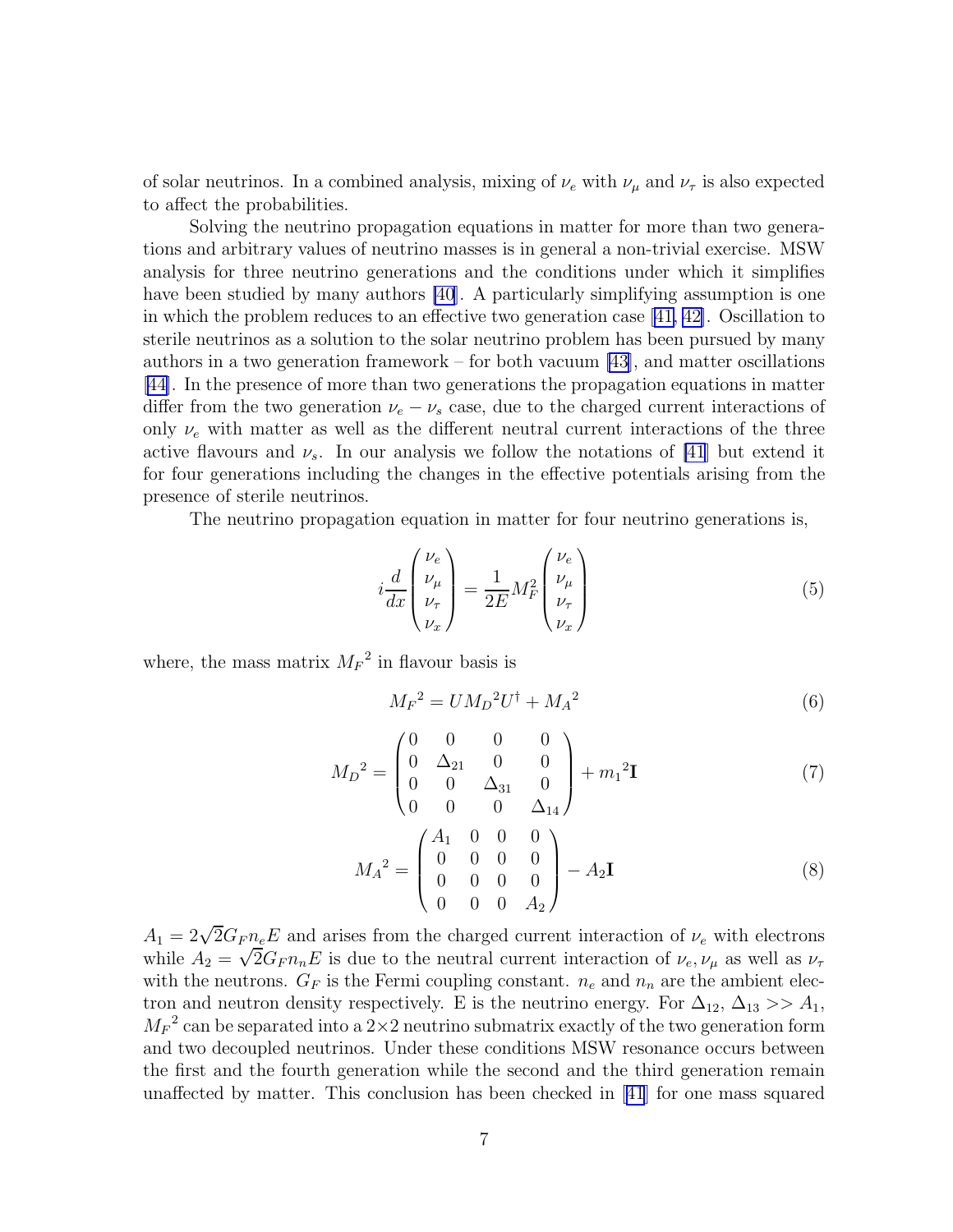difference in the atmospheric range. Since  $\Delta_{LSND} >> \Delta_{ATM}$ , the above arguement is expected to be valid for this mass scale also. We evaluate the survival probabilities in this approximation in the subsequent section for both the mass patterns.

## 4 Survival and Transition Probabilities

The oscillations are characterised by three oscillation wavelengths  $\lambda_{LSND}$ ,  $\lambda_{ATM}$ ,  $\lambda_{SOLAR}$ corresponding to the three mass scales,  $\Delta_{LSND}$ ,  $\Delta_{ATM}$  and  $\Delta_{SOLAR}$  in the problem. We note the following general points:

(i) Accelerator and Reactor Neutrinos

For the accelerator and reactor neutrinos, the energy and length scales are such that  $\lambda_{SOLAR}$  and  $\lambda_{ATM} >> L$  (see Table 1) and the oscillations driven by these mass scales are absent. Thus the one mass scale dominance often used in the context of accelerator and reactor neutrino oscillation[[42, 45\]](#page-22-0) is a valid approximation, the oscillations being driven by  $\lambda_{LSND}$ . We further note that for Bugey  $\lambda_{LSND} << L$  so that  $\sin^2(\pi L/\lambda_{LSND})$ averages to 1/2.

(ii) Atmospheric neutrinos

For the atmospheric neutrinos in the energy range  $\sim (0.1 - 1)$  GeV travelling through a distance ranging from  $\sim (10 - 10^4)$  km,  $\lambda_{LSND} << L$  and  $\sin^2(\pi L/\lambda_{LSND})$  can be replaced by the average value 1/2. On the other hand  $\lambda_{SOLAR} >> L$  and the oscillations driven by the mass scale relevant for the solar neutrino problem vanish in this case.

(iii)Solar neutrinos

For oscillation of solar neutrinos in vacuum  $\lambda_{LSND}$  and  $\lambda_{ATM} << L$  and the terms involving these average out to 1/2.

## 4.1 Mass Spectrum (i)

Following the prescription described in section 3.1,

$$
U = R_{23}R_{13}R_{12}R_{14}
$$
  
\n
$$
= \begin{pmatrix} c_{12}c_{13}c_{14} & s_{12}c_{13} & s_{13} & c_{13}c_{12}s_{14} \\ -c_{23}s_{12}c_{14} - s_{13}c_{12}s_{23}c_{14} & c_{12}c_{23} - s_{13}s_{12}s_{23} & s_{23}c_{13} & -c_{23}s_{12}s_{14} - s_{13}c_{12}s_{23}s_{14} \\ s_{12}s_{23}c_{14} - s_{13}c_{12}c_{23}c_{14} & -c_{12}s_{23} - s_{13}s_{12}c_{23} & c_{13}c_{23} & s_{12}s_{23}s_{14} - s_{13}c_{12}c_{23}s_{14} \\ -s_{14} & 0 & 0 & c_{14} \end{pmatrix}
$$
  
\n(9)

where  $c_{ij} = \cos \theta_{ij}$  and  $s_{ij} = \sin \theta_{ij}$ , here and everywhere else in the paper. Let us now see what the probabilities for the various experiments are in this case.

(i) Accelerator and Reactor Experiments

$$
P_{\overline{\nu}_e \overline{\nu}_e} = 1 - 2s_{13}^2 c_{13}^2 \quad (Bugey)
$$
 (10)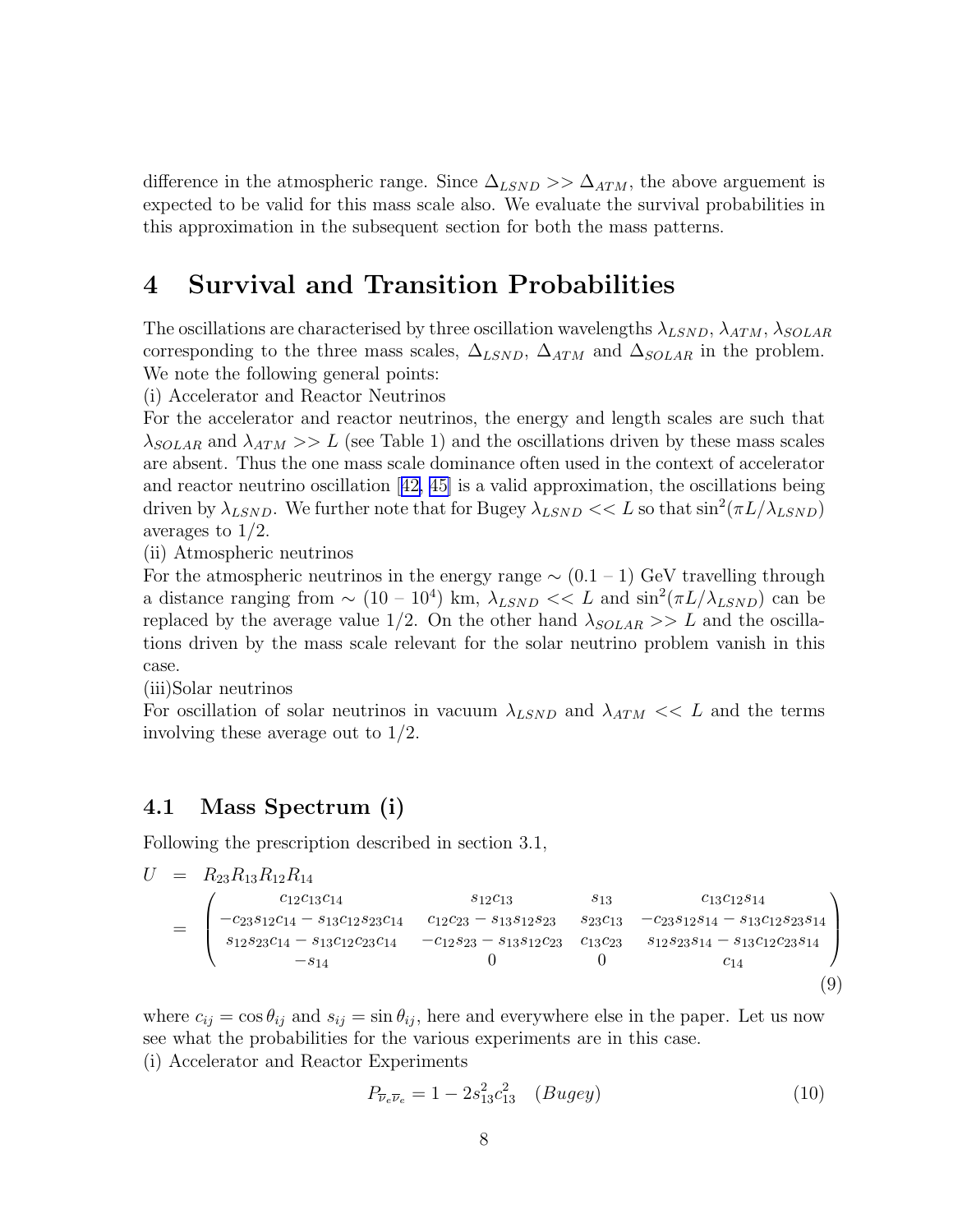<span id="page-9-0"></span>
$$
P_{\overline{\nu}_{\mu}\overline{\nu}_{\mu}} = 1 - 4s_{23}^2 c_{13}^2 (1 - c_{13}^2 s_{23}^2) \sin^2(\pi L/\lambda_{LSND}) \quad (CDHSW)
$$
 (11)

$$
P_{\overline{\nu}_{\mu}\overline{\nu}_{e}} = 4c_{13}^{2}s_{13}^{2}s_{23}^{2}\sin^{2}(\pi L/\lambda_{LSND}) \quad (LSND, E776)
$$
 (12)

$$
P_{\overline{\nu}_{\mu}\overline{\nu}_{\tau}} = 4c_{23}^2 s_{23}^2 c_{13}^4 \sin^2(\pi L/\lambda_{LSND}) \quad (E531, CHORUS, NOMAD)
$$
 (13)

(ii) Atmospheric neutrinos

The general expression of [\(2](#page-2-0)) for N flavours in terms of the neutrino transition and survival probabilities is

$$
R = \frac{P_{\nu_{\mu}\nu_{\mu}} + r_{MC}P_{\nu_{\mu}\nu_{e}}}{P_{\nu_{e}\nu_{e}} + \frac{1}{r_{MC}}P_{\nu_{\mu}\nu_{e}}}
$$
(14)

(17)

where  $r_{MC} = (\nu_e + \overline{\nu}_e)/(\nu_\mu + \overline{\nu}_\mu)$  as obtained from a Monte-Carlo simulation. In this case the relevant probabilities appearing in (14) are

$$
P_{\nu_e \nu_e} = 1 - 2c_{13}^2 s_{13}^2 - 4c_{12}^2 s_{12}^2 c_{13}^4 \sin^2(\pi L / \lambda_{ATM})
$$
\n(15)

$$
P_{\nu_{\mu}\nu_{e}} = 2c_{13}^{2}s_{13}^{2}s_{23}^{2} + 4c_{13}^{2}c_{12}s_{12}(c_{23}c_{12} - s_{13}s_{12}s_{23})(c_{23}s_{12} + s_{13}c_{12}s_{23})\sin^{2}(\pi L/\lambda_{ATM})
$$
 (16)  
\n
$$
P_{\nu_{\mu}\nu_{\mu}} = 1 - 2c_{13}^{2}s_{23}^{2} + 2c_{13}^{4}s_{23}^{4} - 4\sin^{2}(\pi L/\lambda_{ATM})(c_{23}c_{12} - s_{13}s_{12}s_{23})^{2}(c_{23}s_{12} + s_{13}c_{12}s_{23})^{2}
$$

(iii)Solar neutrinos

#### (a) Vacuum Oscillations

The electron neutrino survival probability in this case is,

$$
P_{\nu_e \nu_e} = c_{13}^4 c_{12}^4 P_{2VAC} + s_{13}^4 + s_{12}^4 c_{13}^4 \tag{18}
$$

where  $P_{2VAC}$  is of the form of the two generation vacuum oscillation probability:

$$
P_{2VAC} = 1 - \sin^2 2\theta_{14} \sin^2(\pi L/\lambda_{SOLAR})
$$
\n(19)

#### (b) MSW oscillations

If the mass hieararchies, mixing angles and the density distributions are such that one has resonance between the first and the fourth mass eigenstates, while the second and the third mass eigenstates remain independent of matter density then the mixing matrix in matter is  $U_M = R_{23}R_{13}R_{12}R_{14M}$ . The mixing between the first and the fourth generation gets modified by the matter effects as,

$$
tan 2\theta_{14m} = \frac{\Delta_{14} \sin 2\theta_{14}}{\Delta_{14} \cos 2\theta_{14} - 2\sqrt{2}G_F n_{eff} E}
$$
(20)

where we define  $n_{eff}$  as

$$
n_{eff} = c_{13}^2 c_{12}^2 n_e - \frac{1}{2} n_n \tag{21}
$$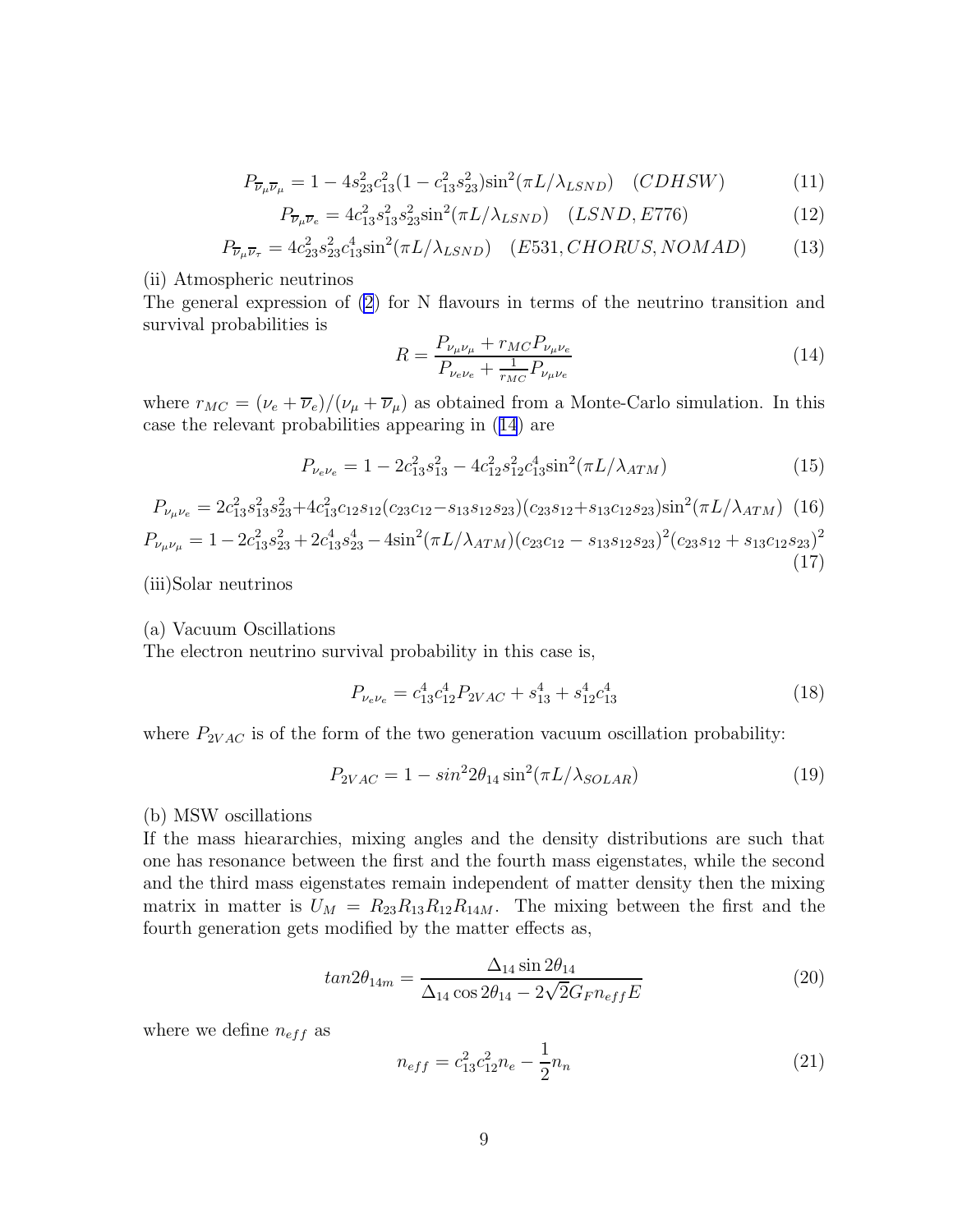<span id="page-10-0"></span>In the limit  $c_{13}, c_{12} \rightarrow 1$  this reduces to the two generation limit for oscillation between  $\nu_e$  and  $\nu_s$  [[44](#page-22-0)]. From [\(20](#page-9-0)), the resonance condition between the first and the fourth generation in the presence of the other two generations becomes

$$
2\sqrt{2}G_F n_{eff} E = \Delta_{14} \cos 2\theta_{14} \tag{22}
$$

The difference of this with the three generation resonance is to be noted. While the three generation resonance condition gets modified by one additional mixing angle here the mixing angles with the second as well as the third generation appear in the resonance condition through  $n_{eff}$ . The calculation of the survival probability  $P_{\nu_e \nu_e}$  is then a straight-forward generalisation of the standard two or three generation MSW scenario and one gets,

$$
P_{\nu_e \nu_e} = c_{12}^4 c_{13}^4 P_{MSW} + s_{13}^4 + s_{12}^4 c_{13}^4 \tag{23}
$$

$$
P_{MSW} = 0.5 + (0.5 - \theta(E - E_A)X)cos2\theta_{14}cos2\theta_{14M}
$$
\n(24)

 $E_A = \Delta_{14} \cos 2\theta_{14} / 2\sqrt{2} G_F n_{eff}$  gives the minimum  $\nu$  energy that can encounter a resonance inside the sun. For this case the jump probability  $X$ , between the first and the fourth mass eigenstates, as obtained in the Landau-Zener approximation is

$$
X = exp \left(-\pi \Delta_{14} \sin^2 2\theta_{14} / 4E cos 2\theta_{14} \frac{1}{n_{eff}} \left(\frac{dn_{eff}}{dx}\right)_{res}\right)
$$
 (25)

Wenote that unlike the case discussed in [[41](#page-22-0)], the mixing angles  $c_{12}^2$ ,  $c_{13}^2$  appear in the expression of the jump probability, via  $n_{eff}$  defined in [\(21\)](#page-9-0).

## 4.2 Mass Spectrum (ii)

This case has been considered also in [\[46](#page-22-0)], following slightly different notations. We discuss this to make the paper self contained and to facilitate the comparison between the results obtained for the two mass patterns. Following the rule we specified  $U$  in this case is

$$
U = R_{13}R_{12}R_{23}R_{14}
$$
  
= 
$$
\begin{pmatrix} c_{12}c_{13}c_{14} & s_{12}c_{13}c_{23} - s_{13}s_{23} & c_{13}s_{12}s_{23} + s_{13}c_{23} & c_{13}c_{12}s_{14} \\ -s_{12}c_{14} & c_{12}c_{23} & c_{12}s_{23} - s_{12}s_{14} & -s_{13}c_{12}s_{14} \\ -s_{13}c_{12}s_{14} & -s_{13}s_{12}c_{23} - c_{13}s_{23} & -s_{12}s_{13}s_{23} + c_{13}c_{23} & -s_{13}c_{12}s_{14} \\ -s_{14} & 0 & 0 & c_{14} \end{pmatrix} (26)
$$

Thisreduces to the three generation case discussed in [[47](#page-22-0)] in the limit of  $\theta_{14}$  going to zero. We next calculate the probabilities explicitly for the various experiments. (i) Accelerator and Reactor Experiments

$$
P_{\overline{\nu}_e \overline{\nu}_e} = 1 - 2c_{13}^2 c_{12}^2 + 2c_{13}^4 c_{12}^4 \quad (Bugey)
$$
 (27)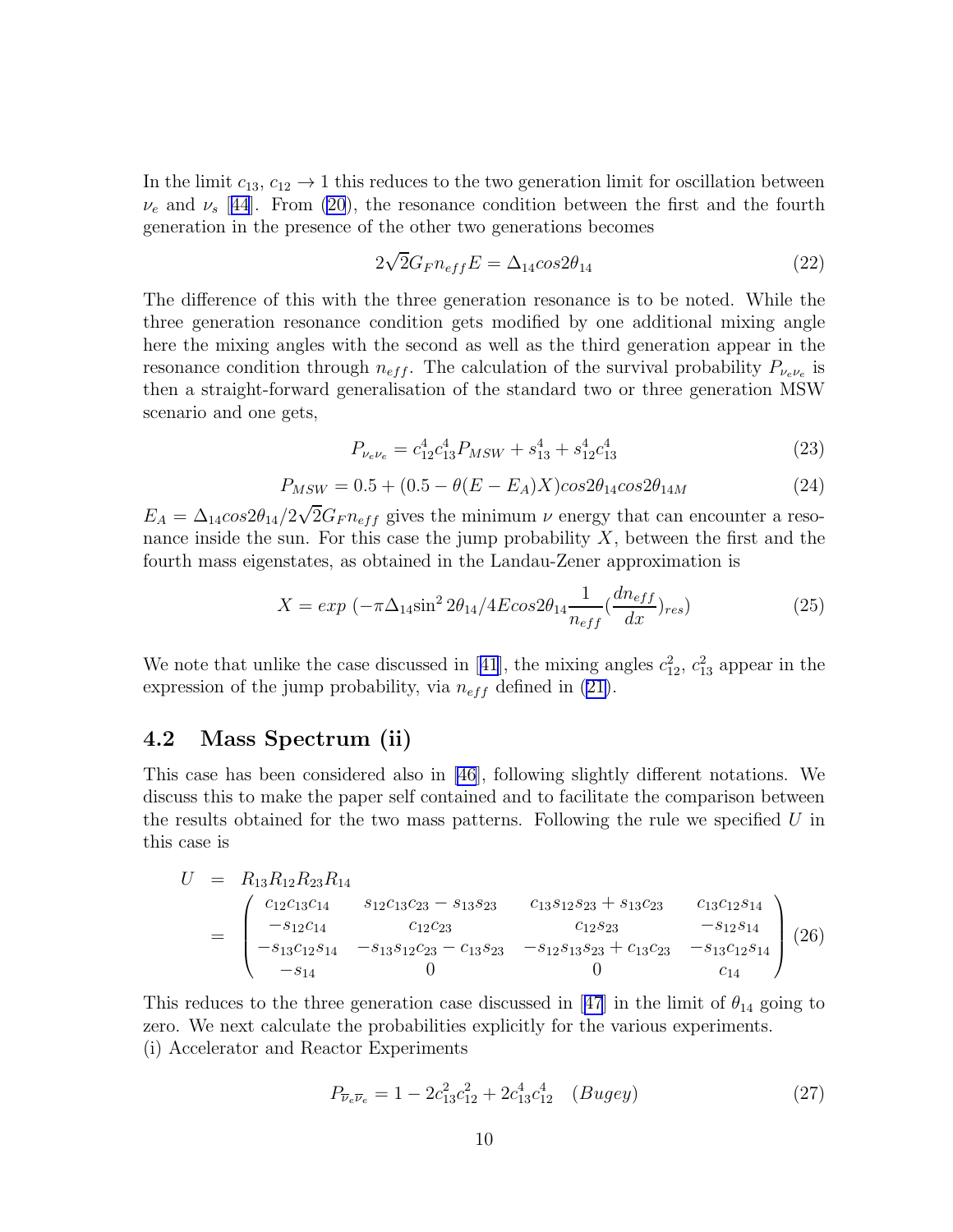$$
P_{\overline{\nu}_{\mu}\overline{\nu}_{\mu}} = 1 - \sin^2 2\theta_{12} \sin^2(\pi L/\lambda_{LSND}) \quad (CDHSW)
$$
 (28)

$$
P_{\overline{\nu}_{\mu}\overline{\nu}_{e}} = 4c_{12}^{2} s_{12}^{2} c_{13}^{2} \sin^{2}(\pi L/\lambda_{LSND}) \quad (LSND, E776)
$$
 (29)

$$
P_{\overline{\nu}_{\mu}\overline{\nu}_{\tau}} = 4c_{12}^2 s_{12}^2 s_{13}^2 \sin^2(\pi L/\lambda_{LSND}) \quad (E531, CHORUS, NOMAD) \tag{30}
$$

<span id="page-11-0"></span>(ii) Atmospheric neutrinos

For the chosen mass pattern and mixing the probabilities appearing in [\(14\)](#page-9-0) are

$$
P_{\nu_e \nu_e} = 1 - 2c_{13}^2 c_{12}^2 + 2c_{13}^4 c_{12}^4 - 4(c_{13}s_{12}c_{23} - s_{13}s_{23})^2 (c_{13}s_{12}s_{23} + s_{13}c_{23})^2 \sin^2(\pi L/\lambda_{ATM})
$$
\n(31)

$$
P_{\nu_{\mu}\nu_{e}} = 2c_{13}^{2}c_{12}^{2}s_{12}^{2} - 4c_{12}^{2}c_{23}s_{23}(c_{13}s_{12}c_{23} - s_{13}s_{23})(c_{13}s_{12}s_{23} + s_{13}c_{23})\sin^{2}(\pi L/\lambda_{ATM})
$$
 (32)

$$
P_{\nu_{\mu}\nu_{\mu}} = 1 - 2c_{12}^2 s_{12}^2 - 4c_{12}^4 c_{23}^2 s_{23}^2 \sin^2(\pi L/\lambda_{ATM})
$$
\n(33)

(iii)Solar neutrinos

(a) Vacuum Oscillations

The electron neutrino survival probability in this case is,

$$
P_{\nu_e \nu_e} = c_{13}^4 c_{12}^4 P_{2VAC} + (s_{12}c_{13}c_{23} - s_{13}s_{23})^4 + (c_{13}s_{12}s_{23} + s_{13}c_{23})^4 \tag{34}
$$

where  $P_{2VAC}$  is given by eqn. [\(19\)](#page-9-0).

(b) MSW oscillations

In this case the mixing matrix in matter is,  $U_M = R_{13}R_{12}R_{23}R_{14M}$ . For this also the resonance can be assumed to happen between the first and the fourth mass eigenstates whence the mixing angle  $\theta_{14M}$  and the resonance condition continue to be given by eqns. [\(20](#page-9-0)) and([22\)](#page-10-0). The probability however is different and can be expressed as,

$$
P_{\nu_e \nu_e} = c_{12}^4 c_{13}^4 P_{MSW} + (s_{12} c_{13} c_{23} - s_{13} s_{23})^4 + (c_{13} s_{12} s_{23} + s_{13} c_{23})^4 \tag{35}
$$

where  $P_{MSW}$  is defined in eqn. [\(24\)](#page-10-0).

# 5 Results and Discussions

For both the mass spectrums discussed in sections 4.1 and 4.2, the survival or transition probabilities for the accelerator and reactor experiments are functions of any two of the mixing angles –  $\theta_{12}, \theta_{13}, \theta_{23}$  – and one mass squared difference,  $\Delta_{LSND}$ . In a realistic analysis one has to average the probabilities over the  $L/E$  distributions of various experiments and fold it with the detector cross-sections. We adopt the approach followed in [\[42\]](#page-22-0) since one mass scale dominance is a good approximation in our case also. As noted in[[42\]](#page-22-0) in this limit one can make a one to one correspondence between  $\sin^2 2\theta$  as obtained from a two flavour analysis and the angular factor appearing in a three generation calculation. If we now fix  $\Delta m^2$  around  $\Delta_{LSND} \sim 6 \ eV^2$  then from the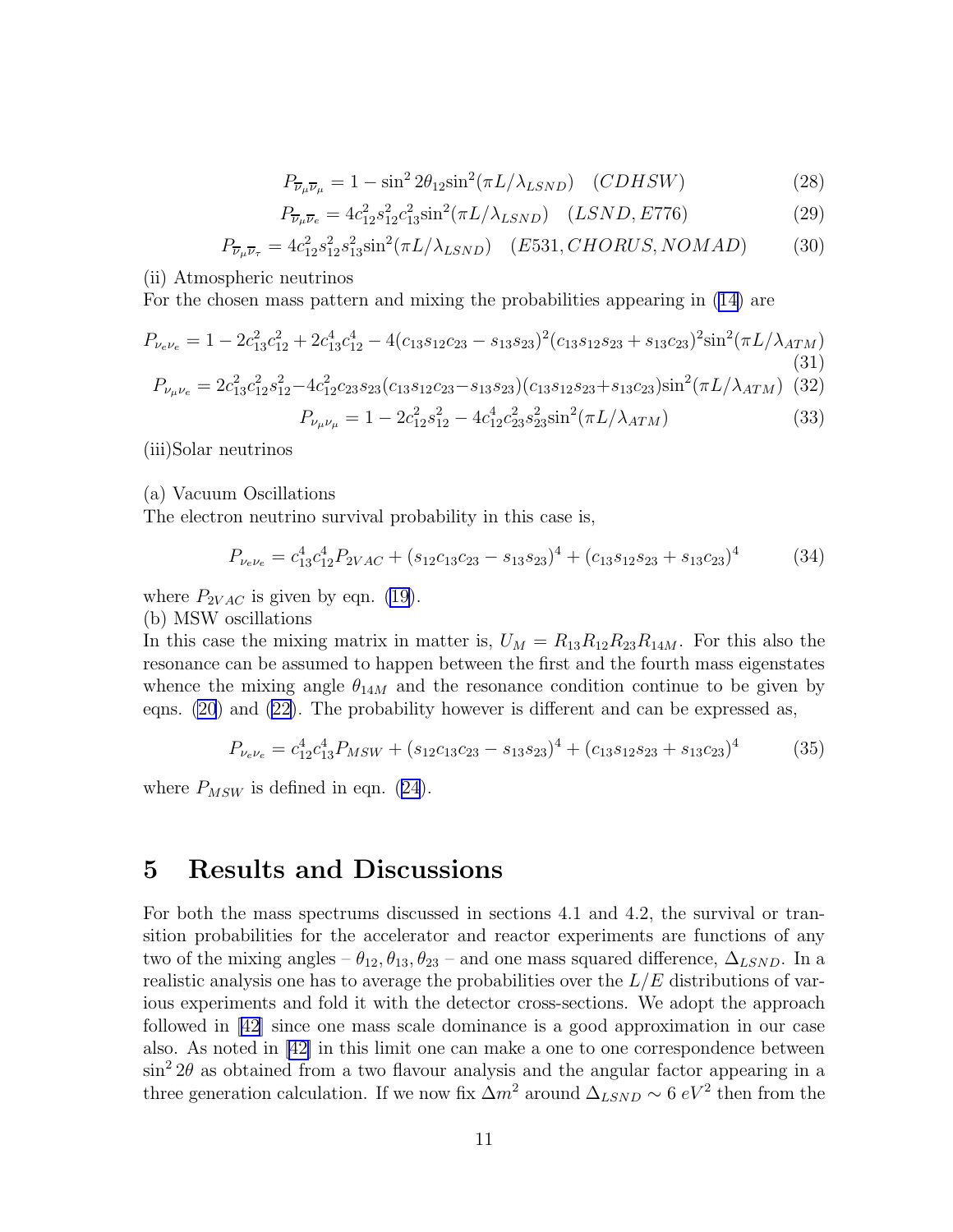<span id="page-12-0"></span>bound on  $\sin^2 2\theta$  at this  $\Delta m^2$  from two flavour exclusion contours one can constrain the three generation mixings. While the other experiments present the exclusion contours at 90% C.L., LSND gives their plots at 95% C.L. [\[1](#page-20-0)]. Thus for this we use the quoted value for the probability at 90% C.L. and use the limit  $\sin^2(\pi L/\lambda_{LSND}) \to 1$ .

The probabilities in the atmospheric neutrino case are functions of the three mixing angles  $\theta_{12}, \theta_{13}, \theta_{23}$  and one mass squared difference. In our analysis we approximate the  $\sin^2(\pi L/\lambda_{ATM})$  factor by its averaged value 0.5 as is often done in the context of the sub-GeV data[[48, 49](#page-22-0), [50](#page-22-0)]. This can be improved by an averaging over the incident neutrino energy spectrum, the zenith-angle of the beam as well as the final lepton en-ergy [\[48, 42\]](#page-22-0).  $r_{MC}$  is taken to be 0.45 from a detailed Monte-Carlo simulation including the effects of muon polarisation[[51](#page-23-0)]. Using the sub-GeV Kamiokande results:

$$
0.48 \le R \le 0.73 \text{ (90%C.L.)}
$$
\n(36)

We determine how much of the area, admissible from neutrino oscillation searches at laboratory, permits  $R$  to lie in the above range for fixed values of the third mixing angle. The allowed ranges of this mixing angle consistent with the atmospheric data are also obtained.

Finally we check the compatibility of the mixing angles found from this combined analysis with the solar neutrino results. The sensitivity of CHORUS and NOMAD in these areas are explored. Below we discuss the results for each mass spectrum.

Mass Spectrum (i)

The various constraints in this case from the accelerator and reactor results are:

$$
2s_{13}^2c_{13}^2 < 0.05 \quad (Bugey) \tag{37}
$$

$$
4s_{23}^2c_{13}^2(1-c_{13}^2s_{23}^2) < 0.08 \quad (CDHSW) \tag{38}
$$

$$
4s_{13}^2c_{13}^2s_{23}^2 < 0.003 \quad (E776) \tag{39}
$$

$$
0.0002 \le 4s_{13}^2 c_{13}^2 s_{23}^2 \le 0.0069 \quad (LSND)
$$
 (40)

$$
4s_{23}^2c_{23}^2c_{13}^4 < 0.02 \quad (E531) \tag{41}
$$

From the Bugey constraint (37)

$$
s_{13}^2 \stackrel{\textstyle <}{\sim} 0.026
$$
 or  $s_{13}^2 \stackrel{\textstyle >}{\sim} 0.974$ .

Confinining  $s_{13}^2$  within these limits we scan the whole range  $0 \leq s_{23}^2 \leq 1$  to determine the admitted area in the  $s_{13}^2 - s_{23}^2$  plane consistent with the accelerator and reactor experiments listed above. A large portion of the parameter space can be ruled out combining all the restrictions and three allowed sectors are obtained – presented in figs. 2a, 2b and 2c respectively.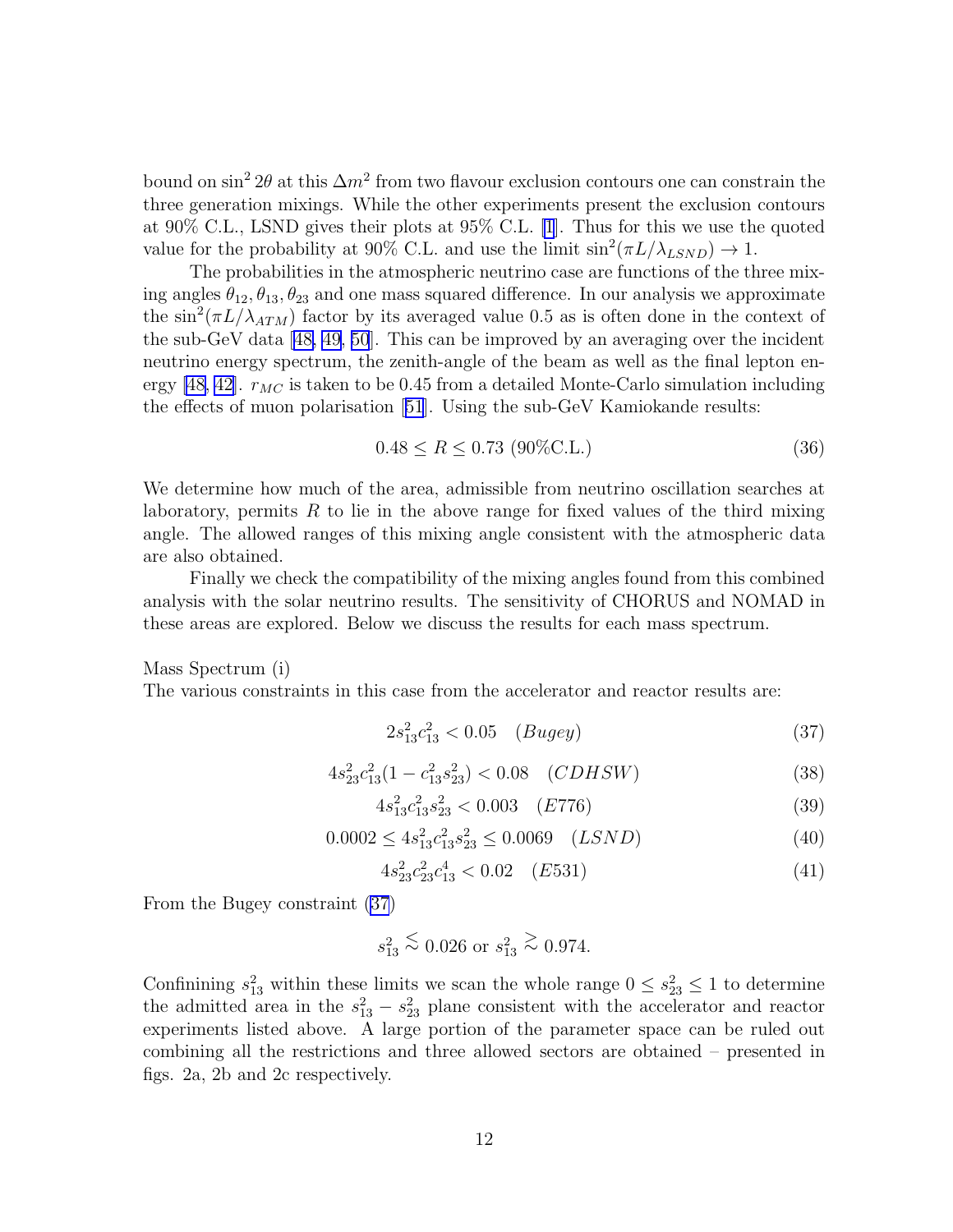Fig. 2a shows the zone where  $0.974 \stackrel{\textstyle<}{\sim} s_{13}^2 < 1.0$ . As is clear from the figure, the most stringent limit on  $s_{23}^2$ , in this range, comes from E776 and LSND constraints. The permitted area of fig. 2a corresponds to the case  $s_{13}^2 \rightarrow 1$ . In this regime the relevant probabilities for atmospheric neutrinos given by eqns.([15\)](#page-9-0) to [\(17](#page-9-0)) can be expressed as  $P_{\nu_e \nu_e} \simeq 1, P_{\nu_e \nu_\mu} \simeq 0, P_{\nu_\mu \nu_\mu} \simeq 1 - \frac{1}{2}$  $\frac{1}{2}\sin^2(2\theta_{12}+2\theta_{23})$ . This is the  $\nu_\mu-\nu_\tau$  oscillation limit, where consistent solutions to the atmospheric puzzle may be obtained. However for the solar neutrino survival probability, eqn. [\(23](#page-10-0)), the limit  $s_{13}^2 \rightarrow 1$  would imply that the coefficient of the vital term responsible for the MSW effect,  $P_{MSW}$ , becomes verysmall. Consequently  $P_{\nu_e \nu_e} \rightarrow 1$  due to the factor  $s_{13}^4$  in eqn. ([23](#page-10-0)) contrary to the results from the solar neutrino experiments discussed in section 2.3. Similarly for the vaccuum oscillation probabilitiy (eqn.([18](#page-9-0))) also one would require that the factor  $c_{13}^4 c_{12}^4$  multiplying the energy and  $\Delta m^2$  dependent term,  $P_{2VAC}$  should not be too small which would again prefer low  $s_{13}^2$ . Thus this area is disfavoured by the solar neutrino data.

For low  $s_{13}^2$  ( $\leq$  0.026) the allowed values of  $s_{23}^2$  is severely constrained by E531 result and only very high ( $> 0.99$ ) or very low ( $< 0.01$ )  $s_{23}^2$  are admissible.

Fig. 2b shows the low  $s_{13}^2$  – high  $s_{23}^2$  zone. In this regime E776 data puts a stronger constraint on  $s_{13}^2$  than Bugey and sets the limit  $s_{13}^2$  < 0.001. In this part of the parameter space a consistent solution to the atmospheric neutrino anomaly cannot befound. This region corresponds to  $s_{13}^2 \rightarrow 0$ ,  $s_{23}^2 \rightarrow 1$ , whence from eqns. ([15\)](#page-9-0) to [\(17](#page-9-0))  $P_{\nu_e \nu_e} \simeq 1-2c_{12}^2 s_{12}^2$ ,  $P_{\nu_e \nu_\mu} \simeq 0$  and  $P_{\nu_\mu \nu_\mu} \simeq 1$ . Thus in this zone  $\nu_e - \nu_\tau$  oscillations take place driving the ratio of ratios  $R$  in a direction opposite to that required.

Fig. 2c is the low  $s_{13}^2$  – low  $s_{23}^2$  region. In this portion of the parameter space most severe restrictions are from E531, LSND and Bugey giving the following constraints:  $0.01 < s_{13}^2 < 0.026, 0.002 < s_{23}^2 < 0.005$ . The angles in this sector can be approximated as  $s_{13} \rightarrow 0$ ,  $s_{23} \rightarrow 0$ . In this limit the relevant probabilities for the atmospheric neutrinos (eqns. [\(15\)](#page-9-0) to [\(17\)](#page-9-0)) are  $P_{\nu_e \nu_e} \simeq 1 - 2c_{12}^2 s_{12}^2$ ,  $P_{\nu_e \nu_\mu} \simeq 2c_{12}^2 s_{12}^2$  and  $P_{\nu_\mu \nu_\mu} \simeq$  $1-2c_{12}^2s_{12}^2$ . Thus this belongs approximately to the  $\nu_e-\nu_\mu$  oscillation region where the atmospheric anomaly can be explained consistently. Varying  $s_{13}^2$  and  $s_{23}^2$  in the range shown in fig. 2c the limits on  $s_{12}^2$  compatible with the atmospheric neutrino constraint [\(36](#page-12-0)) are presented in fig. 3. Two allowed bands are obtained for  $s_{12}^2$ :  $0.10 \stackrel{\textless}{\sim} s_{12}^2 \stackrel{\textless}{\sim} 0.37$ and  $0.61 \stackrel{\textstyle<}{\sim} s_{12}^2 \stackrel{\textstyle<}{\sim} 0.88$ . Taking six different  $s_{12}^2$ s, from the above range corresponding to the edges of the two permitted zones and the parts inside them, the allowed area in the  $s_{13}^2 - s_{23}^2$  plane from accelerator, reactor and atmospheric neutrino data is shown shaded in fig. 4. Compatibility with the solar neutrino data disfavours the high values of  $s_{12}^2$  and only part of the parameter spaces shown in figs. 2c, 3 and 4 satisfy all the experimental constraints.

Fixing  $\Delta_{LSND} \sim 6 \text{ eV}^2$ , from eqn. [\(13](#page-9-0))  $P_{\nu_{\mu}\nu_{\tau}} = 0.16s_{23}^2c_{23}^2c_{13}^4$  for CHORUS and NOMAD. For typical values of mixing angles from this combined allowed zone, namely,  $s_{13}^2 = 0.003$  and  $s_{23}^2 = 0.02$ ,  $P_{\nu_\mu \nu_\tau} \sim 3.12 \times 10^{-3}$ , which is greater than the minimum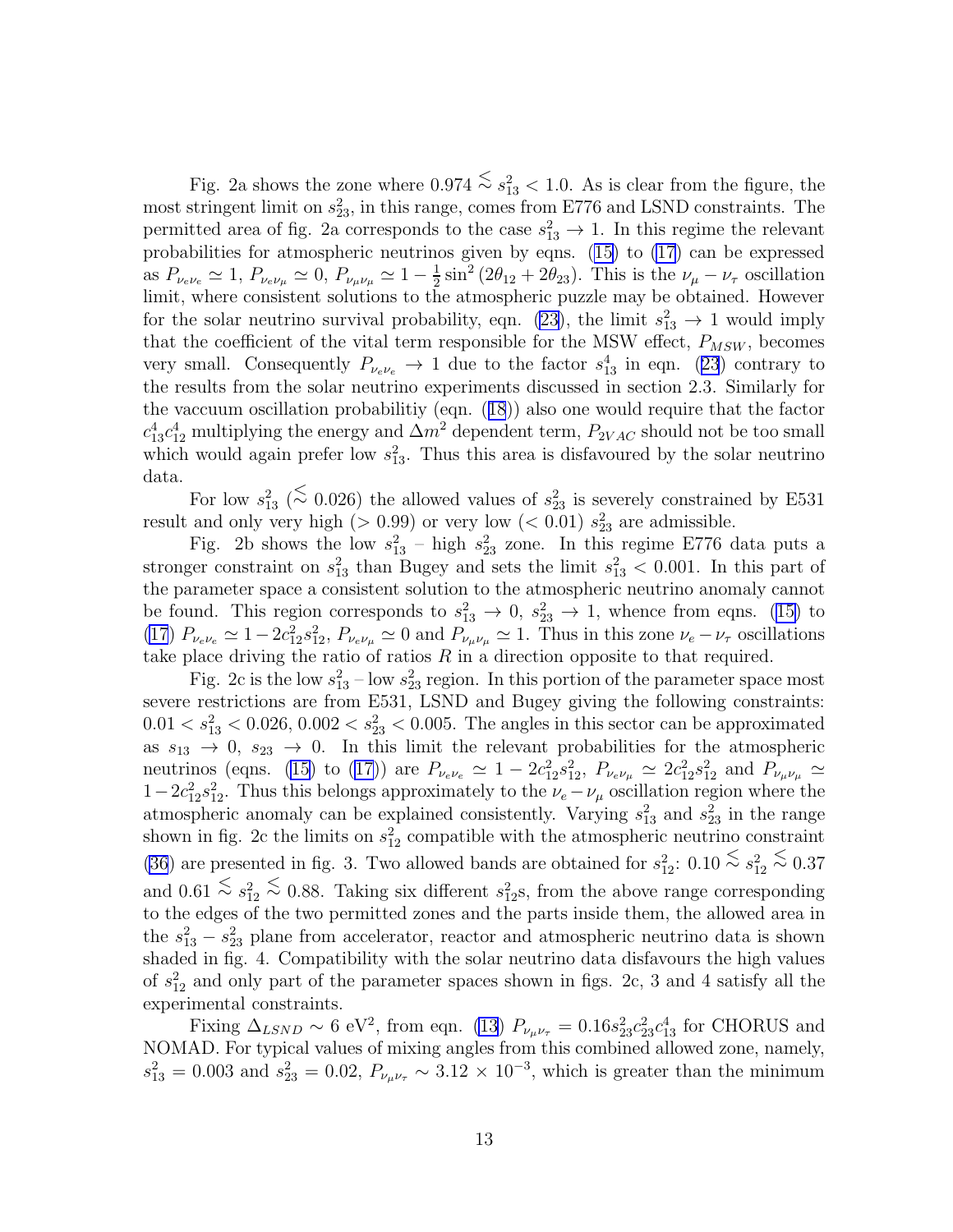sensitivity,  $10^{-4}$ , of these experiments and can be marginally within their reach.

Mass Spectrum (ii)

In this case the constraints on mixing angles at  $\Delta_{LSND} \sim 6 \ eV^2$  from the various laboratory experiments are:

$$
2c_{13}^2c_{12}^2 - 2c_{13}^4c_{12}^4 < 0.05 \quad (Bugey) \tag{42}
$$

$$
4c_{12}^2s_{12}^2 < 0.08 \quad (CDHSW) \tag{43}
$$

$$
4c_{12}^2 s_{12}^2 c_{13}^2 < 0.003 \quad (E776) \tag{44}
$$

$$
0.0002 \le 4c_{12}^2 s_{12}^2 c_{13}^2 \le 0.0069 \quad (LSND)
$$
\n
$$
(45)
$$

$$
4c_{12}^2 s_{12}^2 s_{13}^2 < 0.02 \quad (E531, \text{ from } \nu_\mu \to \nu_\tau)
$$
 (46)

For this case also three allowed areas in the relevant  $s_{12}^2 - s_{13}^2$  plane are obtained, from the laboratory constraints. The experiments which are most restrictive in this case can be different in general from the mass spectrum (i). These regions are displayed in figs. 5a, b and c respectively. The CDHSW constraint (43) gives,

$$
s_{12}^2 \stackrel{\textstyle <}{\sim} 0.02
$$
 or  $s_{12}^2 \stackrel{\textstyle >}{\sim} 0.98$ .

Fig. 5a shows the area for which  $s_{12}^2 \stackrel{\text{>}{\sim}} 0.98$ . Allowed ranges of  $s_{13}^2$  in this region are determined by E776 and LSND. This corresponds to  $s_{12}^2 \rightarrow 1$ . In this limit for the atmosphericneutrinos  $P_{\nu_e \nu_\mu} \simeq 0$  and  $P_{\nu_\mu \nu_\mu} \simeq 1$ , from the expressions ([32\)](#page-11-0) and ([33](#page-11-0)). Thus this is the  $\nu_e - \nu_\tau$  oscillation regime and is not consistent with the atmospheric anomaly.

For  $s_{12}^2 \stackrel{\textstyle <}{\sim} 0.02$ , the Bugey constraint (42) restricts the permissible values of  $s_{13}^2$ to be  $\geq 0.97$  or  $\leq 0.03$ .

Fig. 5b contains the area where  $s_{12}^2 \stackrel{<}{\sim} 0.02$  and  $s_{13}^2 \stackrel{>}{\sim} 0.97$ . In this region  $s_{13}^2 \rightarrow$  $1, s_{12}^2 \rightarrow 0$  $1, s_{12}^2 \rightarrow 0$  $1, s_{12}^2 \rightarrow 0$ . Then, the probabilities given by eqns. ([31](#page-11-0)) to ([33\)](#page-11-0) for the atmospheric neutrinos assume the following forms:  $P_{\nu_e \nu_e} \simeq 1 - 2c_{23}^2 s_{23}^2$ ,  $P_{\nu_e \nu_\mu} \simeq 2c_{23}^2 s_{23}^2$  and  $P_{\nu_\mu \nu_\mu} \simeq$  $1-2c_{23}^2s_{23}^2$ . Thus, in this limit  $P_{\nu_\mu\nu_\tau}\simeq 0$  and the atmospheric puzzle can be explained by  $\nu_e - \nu_\mu$  transitions. However, since  $s_{13}^2 \rightarrow 1$ , this region is incompatible with the solar neutrino flux measurements as is evident from [\(34\)](#page-11-0) and([35](#page-11-0)).

Fig. 5c shows the area  $0 < s_{12}^2 < 8 \times 10^{-4}$  and  $0 < s_{13}^2 < 0.03$ . Here, E776 data puts a tighter bound on  $s_{12}^2$  than CDHSW. The constraint on  $s_{13}^2$  is determined by Bugey. This region corresponds to the limit  $s_{13}^2 \to 0$ ,  $s_{12}^2 \to 0$ . In this range eqns. [\(31\)](#page-11-0) to([33\)](#page-11-0) for atmospheric neutrinos imply  $P_{\nu_e \nu_e} \simeq 1$ ,  $P_{\nu_e \nu_\mu} \simeq 0$  and  $P_{\nu_\mu \nu_\mu} \simeq 1$  - 2  $c_{23}^2 s_{23}^2$ . So this corresponds to  $\nu_{\mu}-\nu_{\tau}$  oscillations in the atmosphere. Substituting these in [\(36\)](#page-12-0) one gets the limits on  $s_{23}^2$  as  $0.162 < s_{23}^2 < 0.838$ . A similar situation was discussed in [\[47\]](#page-22-0), which considered the three generation limit of the mixing matrix([26](#page-10-0)). As in [\[47](#page-22-0)] for all  $s_{23}^2$  lying within this limit the whole of the parameter space shown in fig. 5c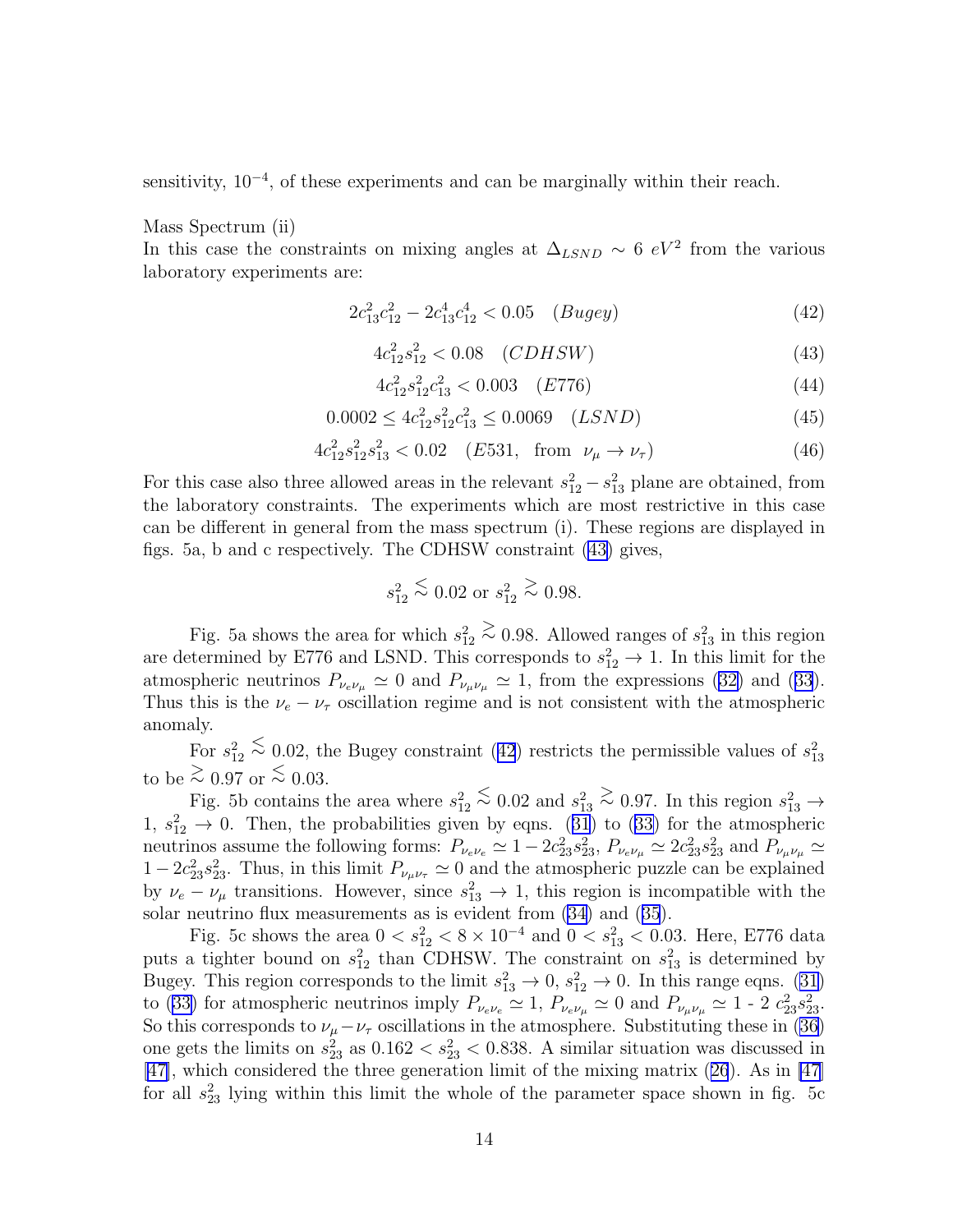is consistent with the condition([36](#page-12-0)). Thus in fig. 6 we present the allowed region in the  $s_{12}^2 - s_{13}^2$  plane consistent with accelerator, reactor and atmospheric neutrino data choosing one representetive value of  $s_{23}^2$  (= 0.2) from the above range. The difference with [\[47\]](#page-22-0) is, here, E776 constraints further narrows down the allowed range of  $s_{12}^2$ . Since in this zone both  $s_{12}^2$  and  $s_{13}^2$  stay close to zero this is consistent with the solar neutrino results.

For CHORUS and NOMAD from eqn. [\(30](#page-11-0))  $P_{\nu_{\mu}\nu_{\tau}} = 0.16s_{12}^2c_{12}^2s_{13}^2$ . Taking two typical values of  $s_{12}^2$  and  $s_{13}^2$ , namely,  $s_{12}^2 = 10^{-4}$  and  $s_{13}^2 = 0.02$ , from the combined allowed zone,  $P_{\nu_{\mu}\nu_{\tau}} \sim 10^{-6}$  which is below the minimum sensitivity attainable in these experiments.

We observe that in both cases, the solar neutrino survival probailities eqns. ([18\)](#page-9-0) and([34](#page-11-0)) for the vacuum oscillation case and eqns.([23](#page-10-0)) and([35\)](#page-11-0) for matter oscillations depend on  $\Delta_{14}$ ,  $\theta_{14}$  as well as on combinations of  $\theta_{12}$ ,  $\theta_{13}$ ,  $\theta_{23}$  which depend on the mass pattern. Fixing the values of these mixing angles in the region determined by the atmospheric and laboratory results one can find the allowed area in the  $\Delta_{14} - \sin^2 2\theta_{14}$ plane using the solar neutrino data. The solar neutrino probabilities in this case differ from the two generation  $\nu_e - \nu_s$  oscillations case, due to the presence of the mixing angles with the other generations. Also, in the two generation case involving just  $\nu_e$ and  $\nu_s$  Kamiokande would be sensitive to  $\nu_e$ s only but here one has the additional possibility of a simultaneous transition to  $\nu_{\mu}$ s as well as  $\nu_{\tau}$ s which can interact in the Kamiokande detector by virtue of their neutral current interactions. It has been shown in[[41, 42](#page-22-0)] that the appearance of one mixing angle in the expression of probability leads to a larger area in the MSW parameter space. Similar conclusions might be obtained here also. The following points of differences are to be noted:

(i) In [\[41](#page-22-0)] or [\[42](#page-22-0)] three generations are involved and the resonance condition as well as the survival probabilities are affected by the presence of only one additional mixing angle, whereas here one has two or three such mixings.

(ii) In the above references oscillation between active species were considered and hence the term involving the neutron density was absent and the jump-probability retained its two generation form. Here due to the asymmetric interaction between the active and the sterile species the jump-probability between the first and the fourth state is also affected by mixing with the other generations.

A definitive prediction regarding how these would change the two flavour allowed zones need a detailed numerical analysis of the solar neutrino data including the neutrino fluxes, density profile, interaction cross-sections and a thorough treatment of the theory errors and their correlations. This is not performed here.

Similarly in the vacuum oscillation case also one can probe whether the presence of the other mixing angles will alter the two flavour parameter space.

We note that for the mass spectrum (ii) in the combined allowed zone depicted in fig. 6, both  $s_{12}^2$  and  $s_{13}^2$  stay close to 0. Thus in this case, from eqns. [\(34\)](#page-11-0) and [\(35](#page-11-0)) for the vacuum and matter oscillation case respectively, the presence of the other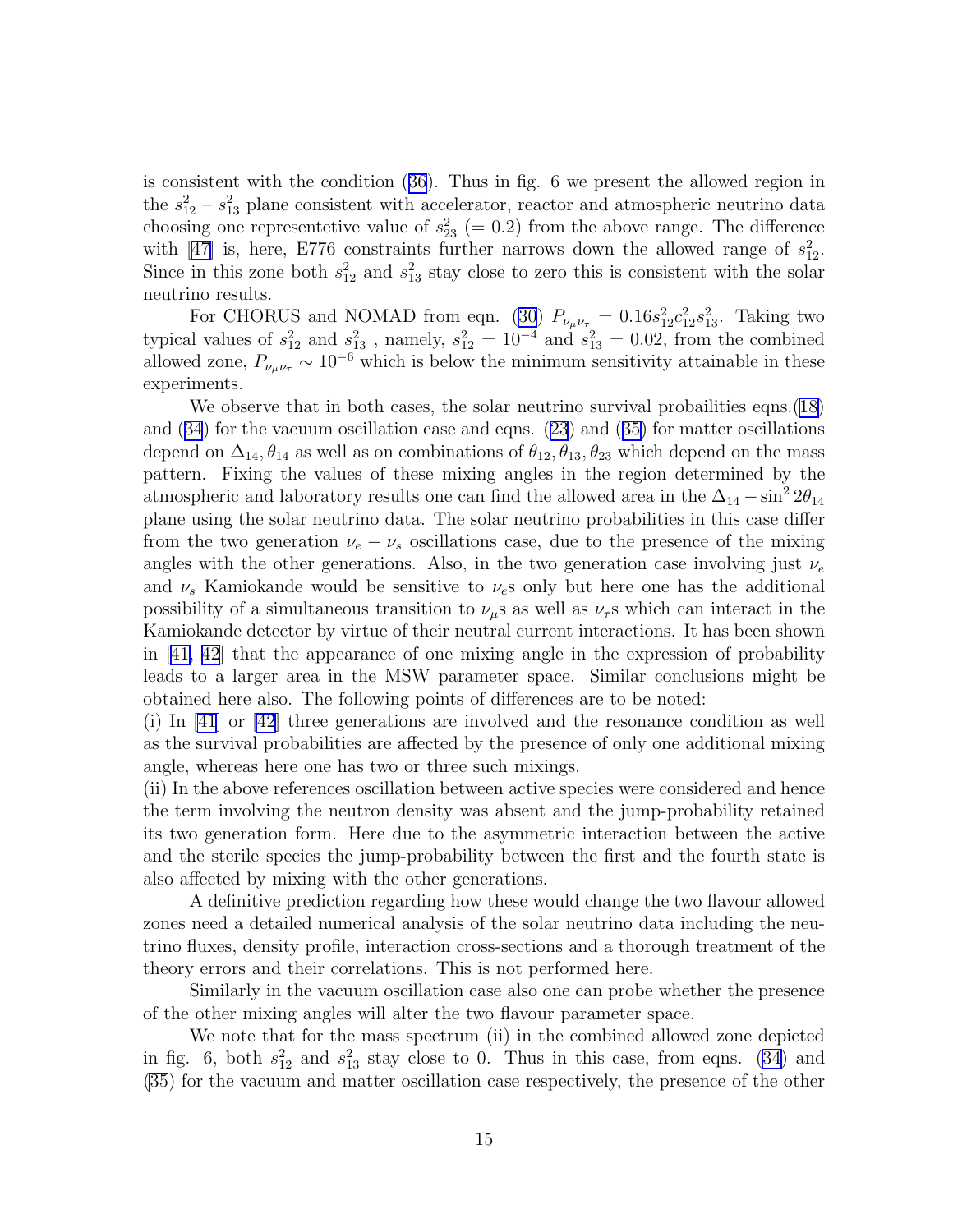mixing angles is not expected to change the two flavour parameter space significantly.

## 6 Summary and Conclusions

We have performed a combined analysis of the accelerator, reactor, atmospheric and solar neutrino data in a four generation framework introducing a sterile neutrino,  $\nu_s$ . In such a scenario there are in general six mass squared differences, three of which are independent and six mixing angles, neglecting CP violation in the lepton sector. We assume that  $\nu_s$  mixes only with  $\nu_e$ , thus reducing the number of mixing angles to four –  $\theta_{12}, \theta_{13}, \theta_{23}$  and  $\theta_{14}$ . Fixing the three independent  $\Delta m^2$ s around the ranges from two generation analyses of the LSND, atmospheric and solar neutrino data, we determine the mixing angles consistent with all the experimental constraints. We consider a picture where  $\Delta_{14}$  is fixed in the solar neutrino range (either MSW or vacuum oscillation). Then one can think of two different mass patterns for the remaining five  $\Delta m^2$ s – the mass spectrum (i) in which two  $\Delta m^2$ s are in the atmospheric range and the other three in the LSND range and the mass spectrum (ii) where one  $\Delta m^2$  is in the atmospheric range and the remaining four in the LSND range. For both cases one can parametrise the mixing matrix in such a way that the probabilities for the accelerator and reactor experiments are functions of only two mixing angles and one independent  $\Delta m^2$  viz  $\Delta_{LSND}$ . Fixing  $\Delta_{LSND}$  at  $6eV^2$  we map out the allowed zone in the  $\sin^2 \theta_{13} - \sin^2 \theta_{23}$  ( $\sin^2 \theta_{12} - \sin^2 \theta_{13}$ ) plane for the mass spectrum (i) ((ii)). Using the atmospheric neutrino constraint the above area can be further restricted and the permissible ranges for the remaining mixing angle can be determined. Next we examine whether the combined allowed area thus obtained is compatible with the solar neutrino results.

In general for both mass patterns the following picture emerges: the accelerator and reactor experiments give three allowed sectors of relevant mixing angles. In two of these zones a simultaneous solution to the atmospheric anomaly is possible. One among these is disfavoured by the solar neutrino data – leaving us with a narrow range for permitted  $\theta_{12}, \theta_{13}$  and  $\theta_{23}$ . For the mass spectrum (i) the admitted zone from all the input information is the one where the atmospheric puzzle can be explained by  $\nu_e - \nu_\mu$ oscillation, while for the mass spectrum (ii) in the combined allowed zone it is due to  $\nu_{\mu} - \nu_{\tau}$  oscillations. For both mass patterns  $P_{\nu_{\mu}\nu_{\tau}}$  for CHORUS and NOMAD is much below the minimum reach of these experiments in the region where the solution to the atmospheric problem is via  $\nu_{\mu} - \nu_{\tau}$  oscillations. For mass spectrum (ii) this being the combined allowed zone, cannot be explored by CHORUS and NOMAD whereas for (i) in the favoured zone  $P_{\nu_\mu\nu_\tau}$  for CHORUS and NOMAD can be greater than the minimum sensitivity of  $10^{-4}$  and could be probed by these experiments.

In conclusion we would like to mention that though a three flavour mixing scheme cannot accommodate the three hieararchically different mass ranges required for LSND, atmospheric and solar neutrino oscillations, in a four generation framework with an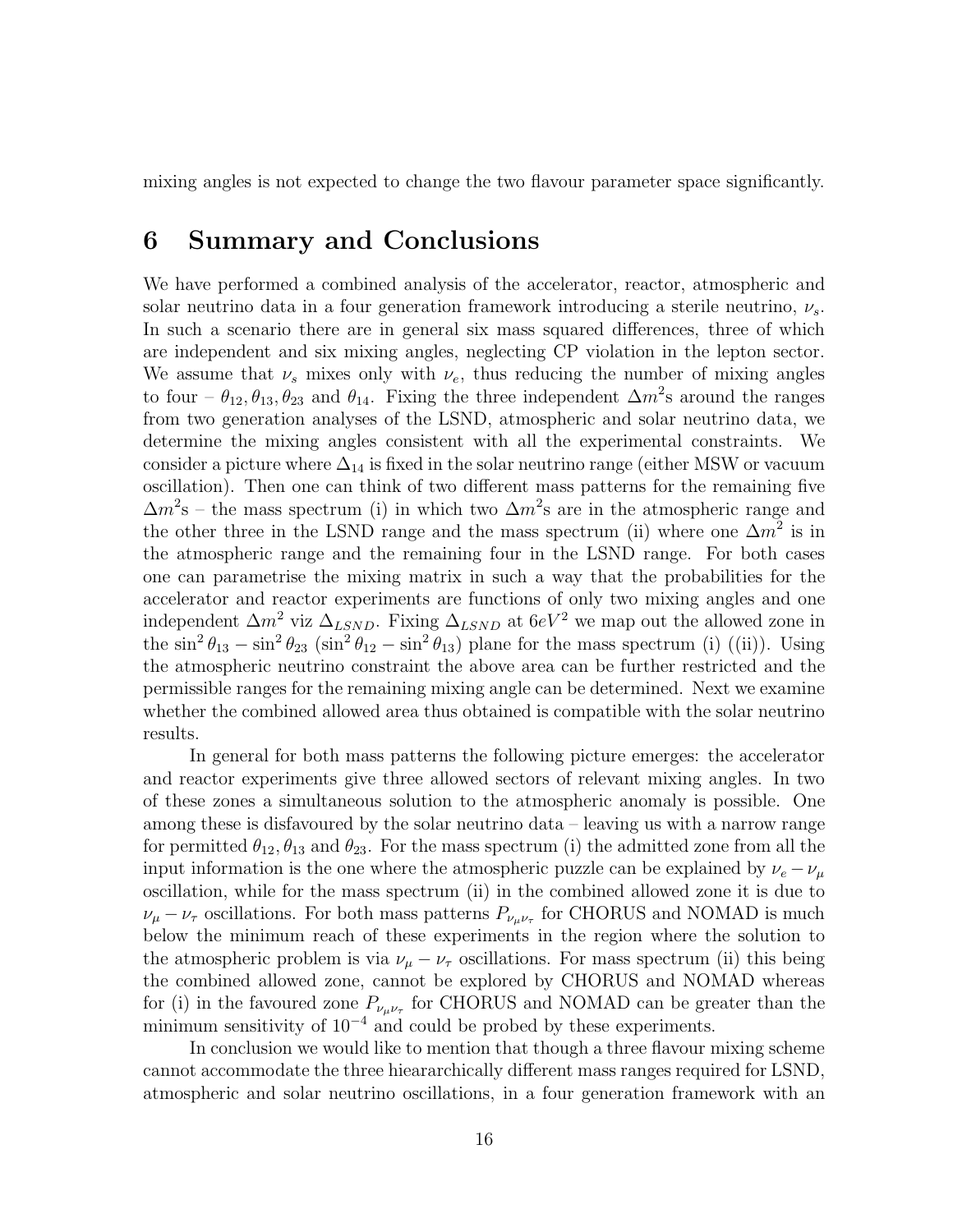additional sterile neutrino there are more than one possible mass spectrums that can account for all the data simultaneously. We discussed two such mass spectrums. In both cases our analysis assumes that the solar neutrino oscillation is driven mainly by  $\nu_e - \nu_s$  transitions. If this scenario is confirmed by the future solar neutrino experiments and the other experimental inputs do not change significantly as more data accumulates then it is necessary to go to a four generation picture. We have shown that the implications of CHORUS and NOMAD are different in the two cases and thus they can distinguish between these.

In this article the allowed areas are obtained by fixing  $\Delta_{LSND} \sim 6 \ eV^2$ . LSND is sensitive to the range 1-10  $eV^2$  and it remains to be seen what best-fit value, consistent with KARMEN and BNL-E776, emerges when more data is accrued. We beleive that the general conclusions obtained in this analysis will remain the same for any other value of  $\Delta m^2$  in the above range, though the precise values of the allowed mixing angles may be different.

The author is indebted to Dr.Amitava Raychaudhuri for many useful suggestions, discussions, a careful scrutiny of the manuscript and encouragement at every stage of this work. She also wishes to thank Dr. Kamales Kar for discussions, help and encouragement. Financial support from the Council of Scientific and Industrial Research, India is acknowledged.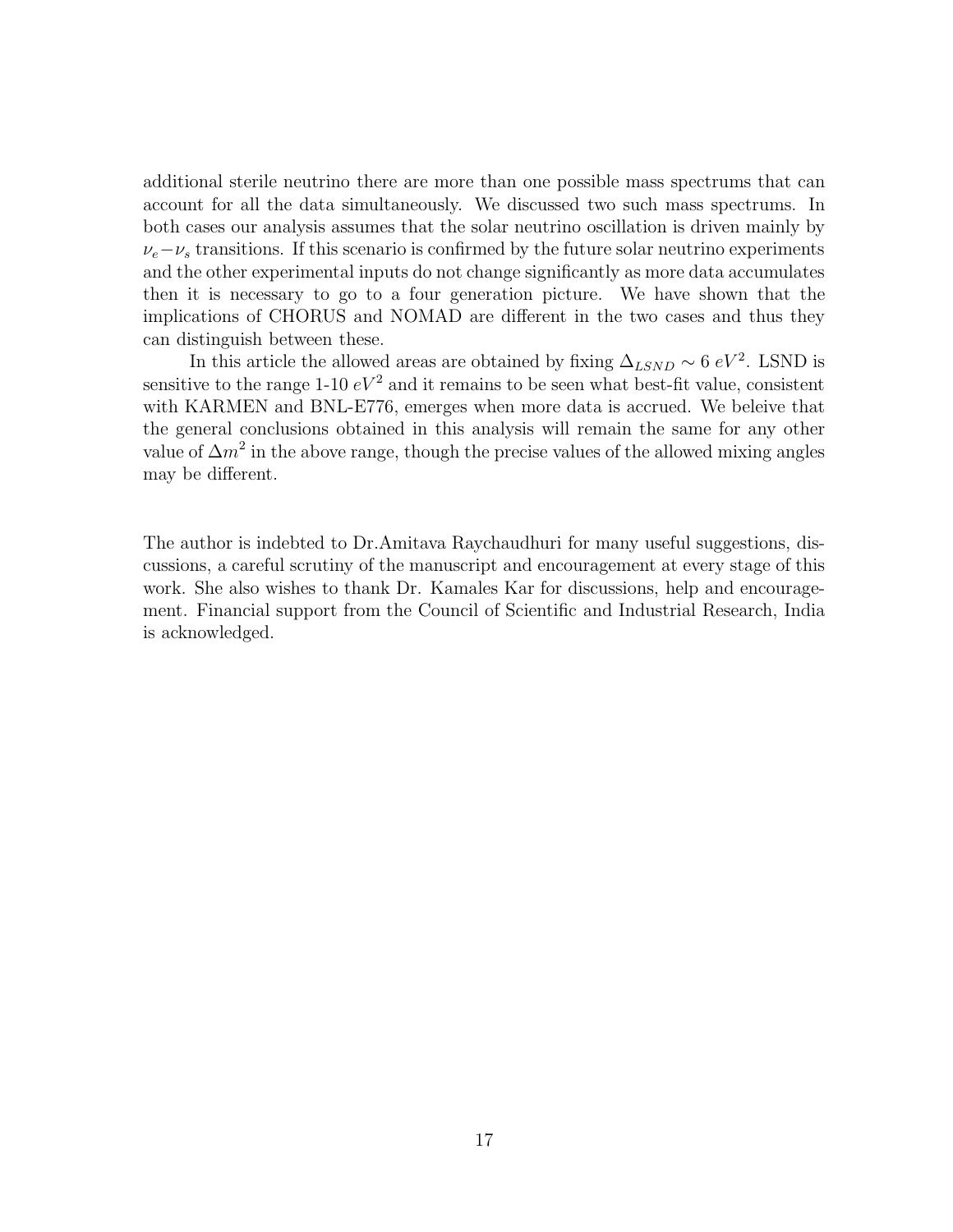Table 1: The characteristics of the most restrictive accelerator and reactor experiments.  $\lambda_{LSND}$  and  $\lambda_{ATM}$  are calculated for  $\Delta_{LSND} \sim 6 \ eV^2$  and  $\Delta_{ATM} \sim 10^{-2}$  $eV^2$  respectively.

| Experiment   | F.               |                | $\lambda_{LSND}$    | $\lambda_{ATM}$          |
|--------------|------------------|----------------|---------------------|--------------------------|
| Bugey        | $\sim 5 \; MeV$  | $\sim 40 \; m$ | $\sim 2.08\ m$      | $1250 \; m$              |
| <b>CDHSW</b> | $2 < E < 20~GeV$ | $\sim 1$ km    | $(0.83 - 8.33)$ km  | $(500 - 5000)$ km        |
| E776         | $1 - 10 \; GeV$  | $\sim 1$ km    | $(0.416 - 4.16)$ km | $\sqrt{(250 - 2500)}$ km |
| E531         | $\sim 50 \; GeV$ | $0.949\ km$    | $\sim 22 \; km$     | $\sim 12500\ km$         |
| <b>LSND</b>  | $(36-60)$ MeV    | $30 \; m$      | $(15-25)$ m         | $(9-15)km$               |
| CHORUS/NOMAD | $30\ GeV$        | $0.8 \; km$    | $12.5 \; km$        | $7500\ km$               |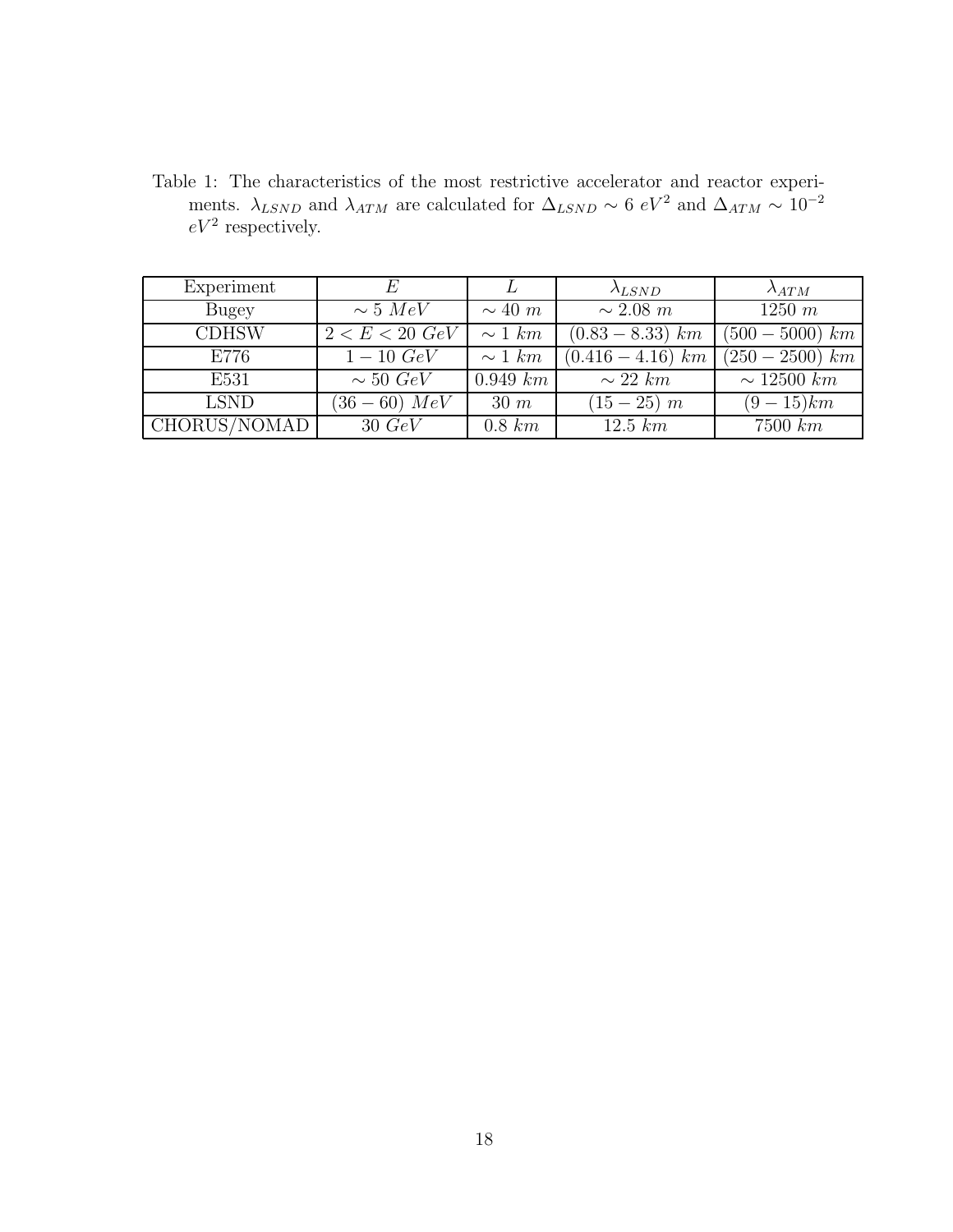# FIGURE CAPTIONS

Figure 1: The level diagrams showing the possible mass hieararchies (not to scale). Figure 2: The allowed region in the  $s_{13}^2 - s_{23}^2$  plane from accelerator and reactor data for the mass pattern (i)

(a) The region between the solid lines is allowed by LSND; the area to the right of the big-dashed line is permitted by E776 and that below the small-dashed line is allowed from CDHSW.

(b) The admiited area from LSND is between the solid lines while that from CDHSW and E-531 is above the small-dashed and medium-dashed lines respectively. The area to the left of the big-dashed line is allowed from E776.

(c) The area between the solid lines is allowed by LSND while that below the bigdashed, small-dashed and medium-dashed lines are allowed from E776, CDHSW and E531 respectively.

In each of these the combined allowed area is marked 'allowed'.

Figure. 3: The allowed region in the  $s_{12}^2 - s_{23}^2$  plane consistent with accelerator, reactor and atmospheric neutrino constraints.  $s_{13}^2$  is varied in the range determined from fig.  $2(c)$ .

Figure 4: The allowed area of fig. 2c that is consistent with the atmospheric neutrino constraint is shown shaded for six different values of  $s_{12}^2$  from the admiited range in fig. 3.

Figure 5: The allowed region in the  $s_{12}^2 - s_{13}^2$  plane from accelerator and reactor data for the mass pattern (ii)

(a) The area between the curved solid lines is allowed by LSND, while that to the right of the vertical solid line is consistent with the CDHSW constraint; the zones above the small-dashed, medium-dashed and big-dashed lines are allowed from Bugey, E531 and E776 respectively.

(b) The permiisible area from LSND is between the curved solid lines; the areas above the small-dashed, medium-dashed and big-dashed lines are allowed from Bugey, E531 and E776 respectively; the region to the left of the vertical solid line is admitted from CDHSW.

In each of these figures the area marked as 'allowed ' is consistent with all the constraints.

Figure 6: The allowed region of fig. 5c that is consistent with the atmospheric neutrino constraint is shown shaded.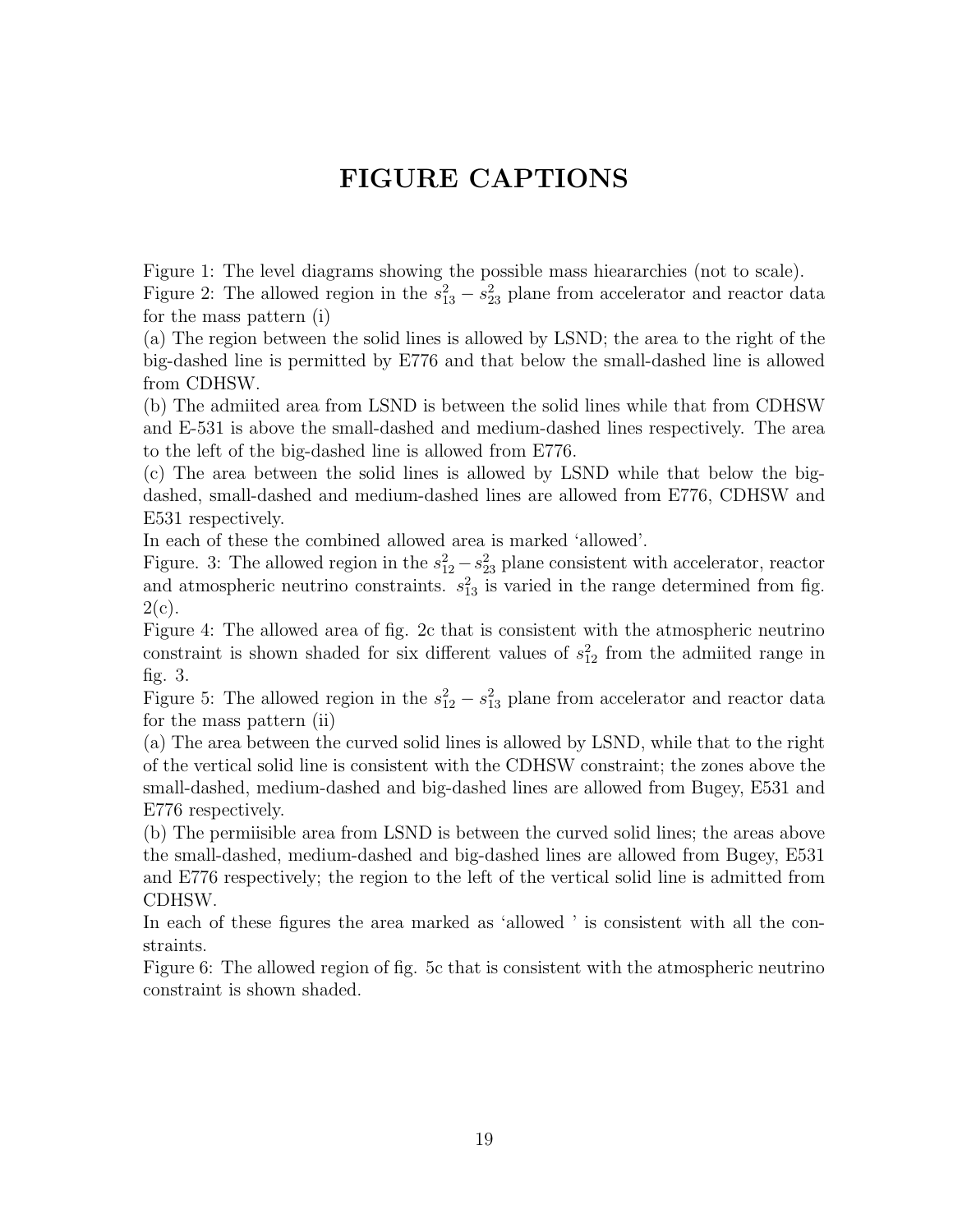## <span id="page-20-0"></span>References

- [1] C. Athanassopoulos et al., [nucl-ex/9504002](http://arxiv.org/abs/nucl-ex/9504002) (1995); W.C. Louis, Nucl. Phys. (Proc. Suppl.) B38, 229 (1995).
- [2] J.R. Primack *et al.*, Phys. Rev. Lett. **74**, 2160 (1995).
- [3] G. Raffelt and J. Silk, [hep-th/9502306.](http://arxiv.org/abs/hep-th/9502306)
- [4] See for example G.M. Fuller, J.R. Primack and Y.Z. Qian, [astro-ph/9502081](http://arxiv.org/abs/astro-ph/9502081); D.O. Caldwell and R.N. Mohapatra, Preprint No. UCSB-HEP-95-1, [hep-ph/9503316](http://arxiv.org/abs/hep-ph/9503316); S.M. Bilenky et. al., Preprint No. DFTT 25/95, JHU-TIPAC 95013, [hep-ph](http://arxiv.org/abs/hep-ph/9504405) [9504405](http://arxiv.org/abs/hep-ph/9504405) (1995).
- [5] J. N. Bahcall and M. H. Pinsonneault, Rev. Mod. Phys. 64, 885 (1992); S. Turck-Chièze and I. Lopes, Astrophys. J. 408, 347 (1993); See also J. N. Bahcall and M. H. Pinsonneault, Preprint No. IASSNS-AST 95/24, to appear in Rev. Mod. Phys. October 1995.
- [6] N. Hata and P. Langacker, Phys. Rev. D47, 2220 (1993); J.N. Bahcall, Phys. Lett. B338, 276 (1994); W. Kwong and S.P. Rosen, Phys. Rev. Lett. 73, 369 (1994); S. Parke, Phys. Rev. Lett. 74, 839 (1994).
- [7] For a review on vacuum oscillation see S.M. Bilenky and B.M. Pontecorvo, Sov. Phys. Usp. 20, 776 (1977).
- [8] L. Wolfenstein Phys. Rev. D34, 969 (1986); S. P. Mikheyev and A. Yu. Smirnov, Sov. J. Nucl Phys. 42(6) 913 (1985); Nuovo Cimento 9c 17 (1986).
- [9] N. Hata and P. Langacker, Phys. Rev. D50, 632 (1994)
- [10] X. Shi, D. Schramm and B. Fields, Phys. Rev. D48, 2563 (1993).
- [11] N. Hata, Univ. of Pennsylvania Preprint No. UPR-0605T, 1994.
- [12] P.I. Krastev and S.T. Petcov, Phys. Rev. Lett. **72**, 1960 (1994).
- [13] K. S. Hirata *et al.*, Phys. Lett. **B280**, 146 (1992).
- [14] Y. Fukuda *et al.*, Phys. Lett. **B335**, 237 (1994).
- [15] D. Casper *et al.*, Phys. Rev. Lett.  $66$ ,  $2561$  (1991); R. Becker-Szendy *et al.*, Phys. Rev. D46, 3720 (1992).
- [16] Ch. Berger *et. al.*, Phys. Lett. **B227**, 489 (1989).
- [17] M. Agiletta et. al., Europhys. Lett. 8, 611 (1989).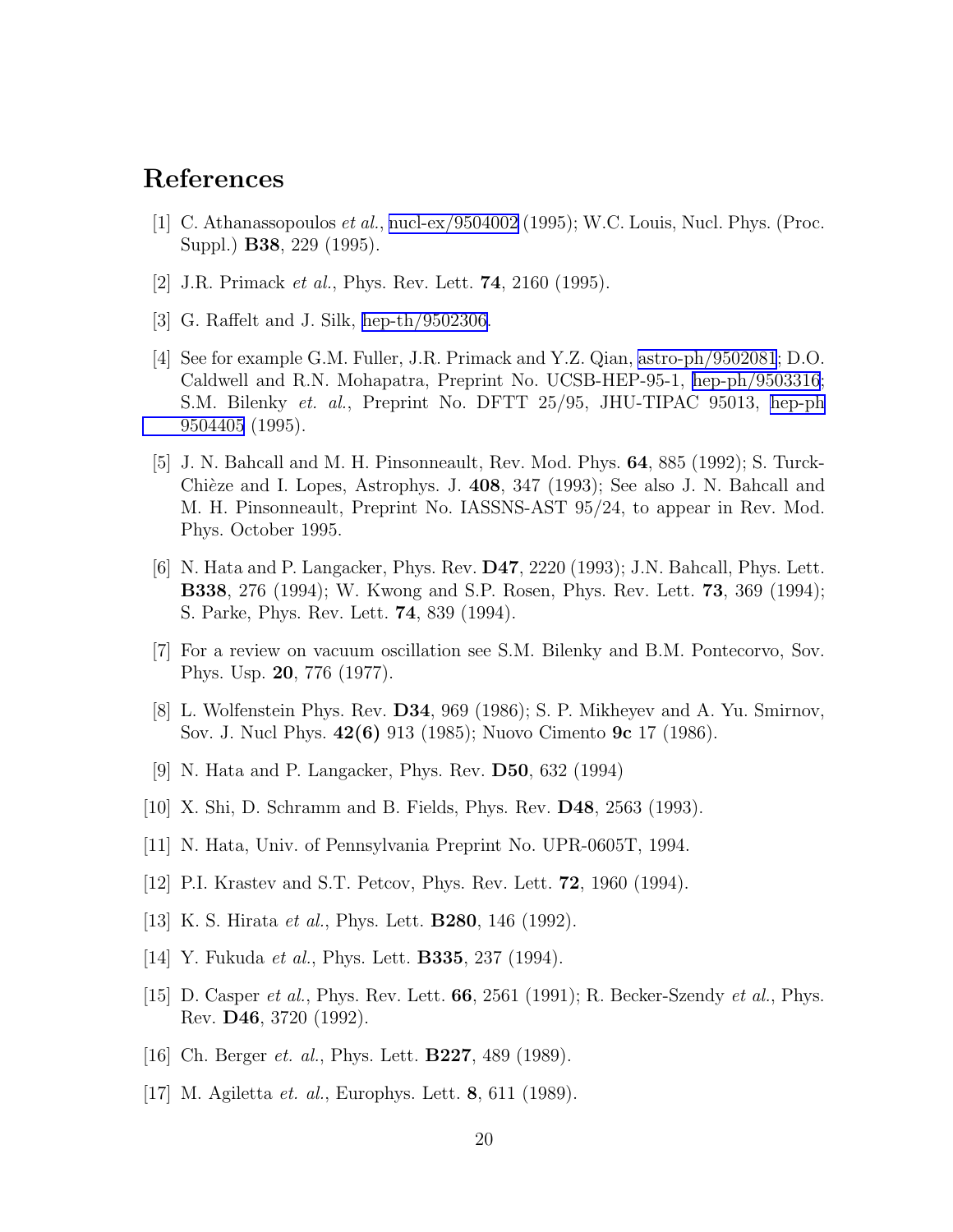- <span id="page-21-0"></span>[18] M. Goodman *et. al.*, Nucl. Phys. (Proc. Suppl.) **B38**, 337 (1995).
- [19] The usage of the 'ratio of ratios' R as a valid indicator of the neutrino anomaly has been recently critically examined. see G.L. Fogli and E. Lisi, Institute for Advanced Study report IASSNS-AST 95/21.
- [20] H. Minakata, Preprint No. TMUP-HEL-9502, March 15, 1995; Preprint No. TMUP-HEL-9503, [hep-ph/9504222](http://arxiv.org/abs/hep-ph/9504222), (1995).
- [21] L. Bento and J.W.F. Valle, Phys. Lett. B264, 373 (1991); J. Peltoniemi, A.Yu. Smirnov and J.W.F. Valle, Phys. Lett. B286, 321 (1992); J. Peltoniemi et. al., Phys. Lett. B298, 383 (1993); D.O. Caldwell and R.N. Mohapatra, Phys. Rev. D 48, 3259 (1993).
- [22] See for example E. Ma and J. Pantaleone, Preprint No. UCRHEP-T140, March (1995); E. Ma and P. Roy, Preprint No. UCRHEP-T145, TIFR/TH/95-17 April (1995), E. J. Chun, Anjan S. Joshipura and A. Yu. Smirnov, Report-no: IC/95/76, PRL-TH/95-7, [hep-ph/9505275](http://arxiv.org/abs/hep-ph/9505275) (1995).
- [23] For a review see L. Oberauer and F. Von. Feilitzsch, Rep. Prog. Phys. 55, 1093 (1992).
- [24] B. Achkar *et al.*, Nucl. Phys. **B434**, 503 (1995).
- [25] F. Dydak *et al.*, Phys. Lett. **B314**, 281 (1984).
- [26] B. Armbruster *et al.*, Nucl. Phys. (Proc. Suppl.) **B38**, 235 (1995).
- [27] L. Borodovsky *et al.*, Phys. Rev. Lett.  $68$ ,  $274$  (1992).
- [28] N. Ushida *et al.*, Phys. Rev. Lett. **57**, 2898 (1986).
- [29] M. de Jong et al., CERN-PPE/93-131 (1993); N. Armenise et al., CERN-SPSC/90-42 (1990).
- [30] P. Astier et al., CERN-SPSLC/91-21, CERN-SPSLC/91-48, CERN-SPSLC/P261 Add.1 (1991).
- [31] D. Saltzberg, hep-ph-9504343.
- [32] B.T. Cleveland *et. al.*, Nucl. Phys. (Proc. Suppl.) **B38**, 47 (1995).
- [33] The theoretical rates quoted are from the last one in ref.[[5\]](#page-20-0), which is the latest in the series.
- [34] P. Anselman *et. al.*, Phys. Lett. **B285**, 376 (1992); **B327**, 377 (1994).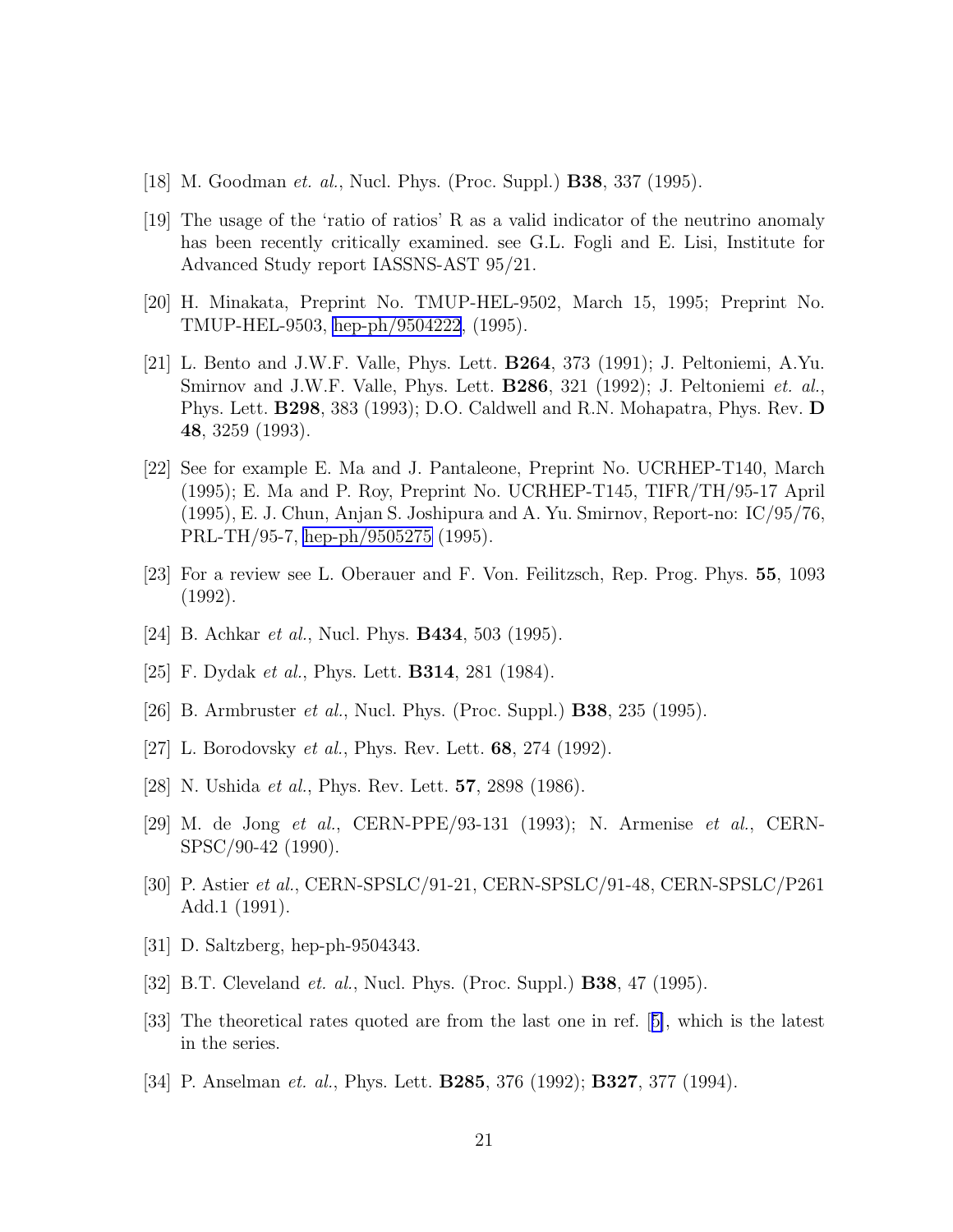- <span id="page-22-0"></span>[35] A.I. Abazov *et. al.*, Phys. Rev. Lett.  $67$ ,  $3332$  (1991); G. Nico *et. al.*, in Proc. of the XXVII Int. Conf. on High Energy Physics (Glasgow), Eds. P.J. Bussey and I.G Knowles, Inst. of Phys. Publising, Bristol, p965 (1995);
- [36] K.S. Hirata *et. al.*, Phys. Rev **D44**, 2241 (1991); Y. Suzuki *et. al.*, Nucl. Phys. (Proc. Suppl.) B38, 54 (1995).
- [37] G.T. Ewan et. al., Sudbury Neutrino Observatory proposal, Pub. No. SNO-87-12 (1987); Y. Totsuka, Tokyo Univ. Preprint No. ICRR-227-90-20 (1990), C. Arpesella et.al., Borexino Proposal, Eds. G. Bellini et. al., Univ. of. Milano (1991).
- [38] M. Kobayashi and K. Maskawa, Progr. Theor. Phys. 49 652 (1973); L. Maiani, Phys. Lett. **B62**, 183 (1976); U. Turke, *et. al.*, Nucl. Phys. **B258**, 313 (1985); H. Harari and M. Leurer, Phys. Lett. B 181, 123 (1986).
- [39] E.D. Carlson, Phys. Rev. **D34**, 1454 (1986).
- [40] T.K. Kuo and J. Pantaleone, Rev. Mod. Phys. 61, 937 (1989) and references therein; See also D. Harley, T.K. Kuo and J. Pantaleone, Phys. Rev. D47, 4059 (1993); M. Narayan et. al., Preprint No. IMSc/95-96/001 (1995).
- [41] A.S. Joshipura and P.I. Krastev, Phys. Rev. D50, 3484 (1994).
- [42] G.L. Fogli, E. Lisi and D. Montanio, Phys. Rev. D49, 3626 (1994).
- [43] V. Barger et al., Phys. Rev D43, 1110 (1991); Phys. Rev. Lett. 65, 3084 (1990); 69, 3135 (1992); A. Acker, S. Pakvasa and J. Pantaleone, Phys. Rev. D43, 1754 (1991); P.I. Krastev and S.T. Petcov, Phys. Lett. B285, 85 (1992); 299, 99 (1993).
- [44] V. Barger *et. al.*, Phys. Rev. **D43**, R1759 (1991).
- [45] V. Barger, et. al., Phys. Lett. B93, 195 (1980); J. Phys. G 6, L165 (1980); V. Barger, K. Whisnant and R.J.N. Phillips, Phys. Rev D22, 1636 (1980); A. De Rujula et. al., Nucl. Phys.B168, 54 (1980).
- [46] J.J. Gomez-Cadenas and M.C. Gonzalez-Garcia, Preprint No. CERN-TH/95-80, April (1995).
- [47] S. Goswami, K. Kar and A. Raychaudhuri, Preprint No. CUPP/95-3, [hep](http://arxiv.org/abs/hep-ph/9505395)[ph/9505395](http://arxiv.org/abs/hep-ph/9505395) (1995).
- [48] V. Barger and K. Whisnant, Phys. Lett. B209, 365 (1988).
- [49] A. Acker, J.G. Learned, S. Pakvasa and T.J. Weiler, Phys. Lett. B298, 149 (1993).
- [50] A. Acker, A.B. Balantekin and F. Loreti, Preprint No. Mad/NT/93-07,  $MAD/PH/\# 774$ , July (1993).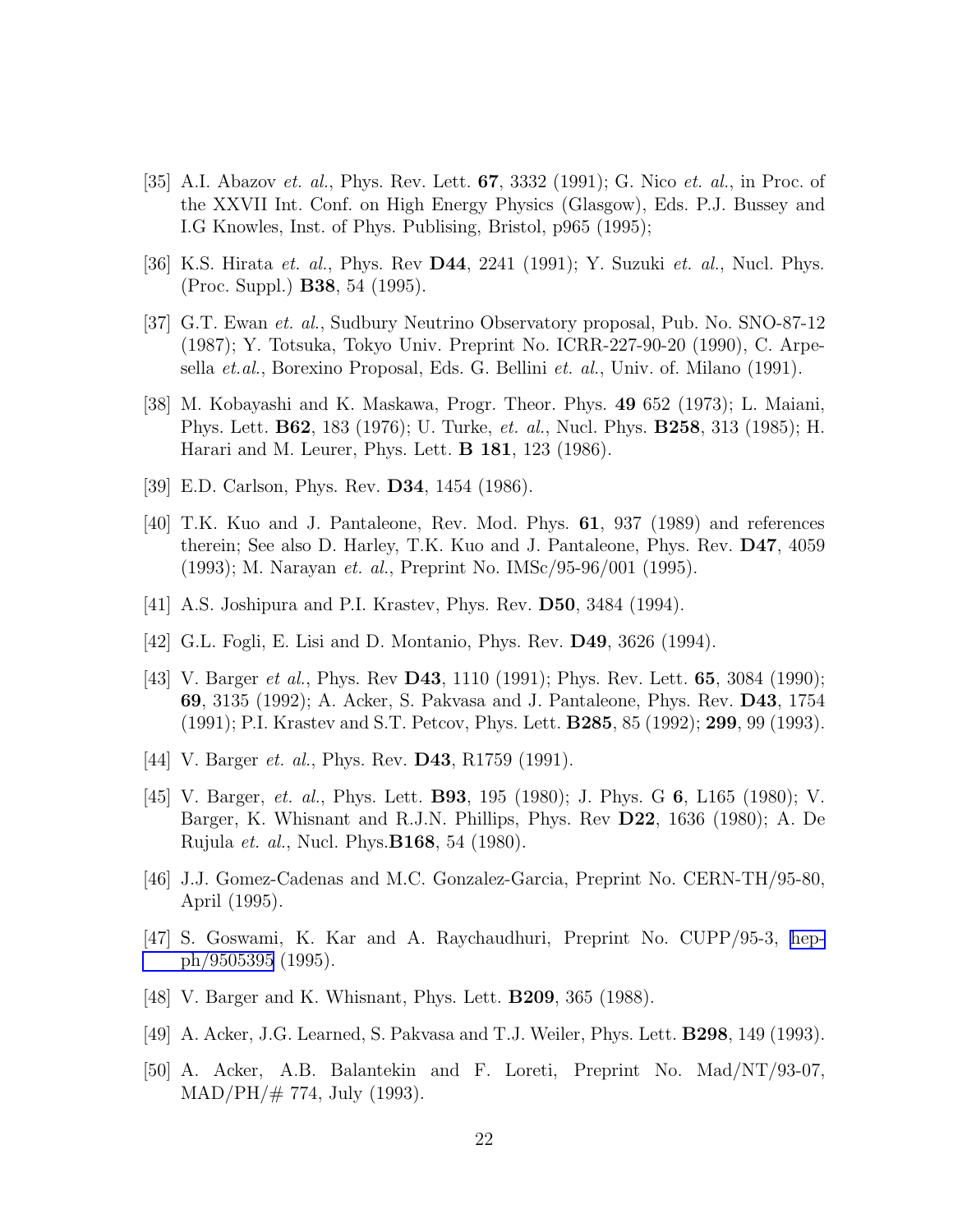<span id="page-23-0"></span>[51] G. Barr, T.K. Gaisser and T. Stanev, Phys. Rev D39 3532 (1989); T.K. Gaisser, T. Stanev and G. Barr, ibid D38, 85 (1988).